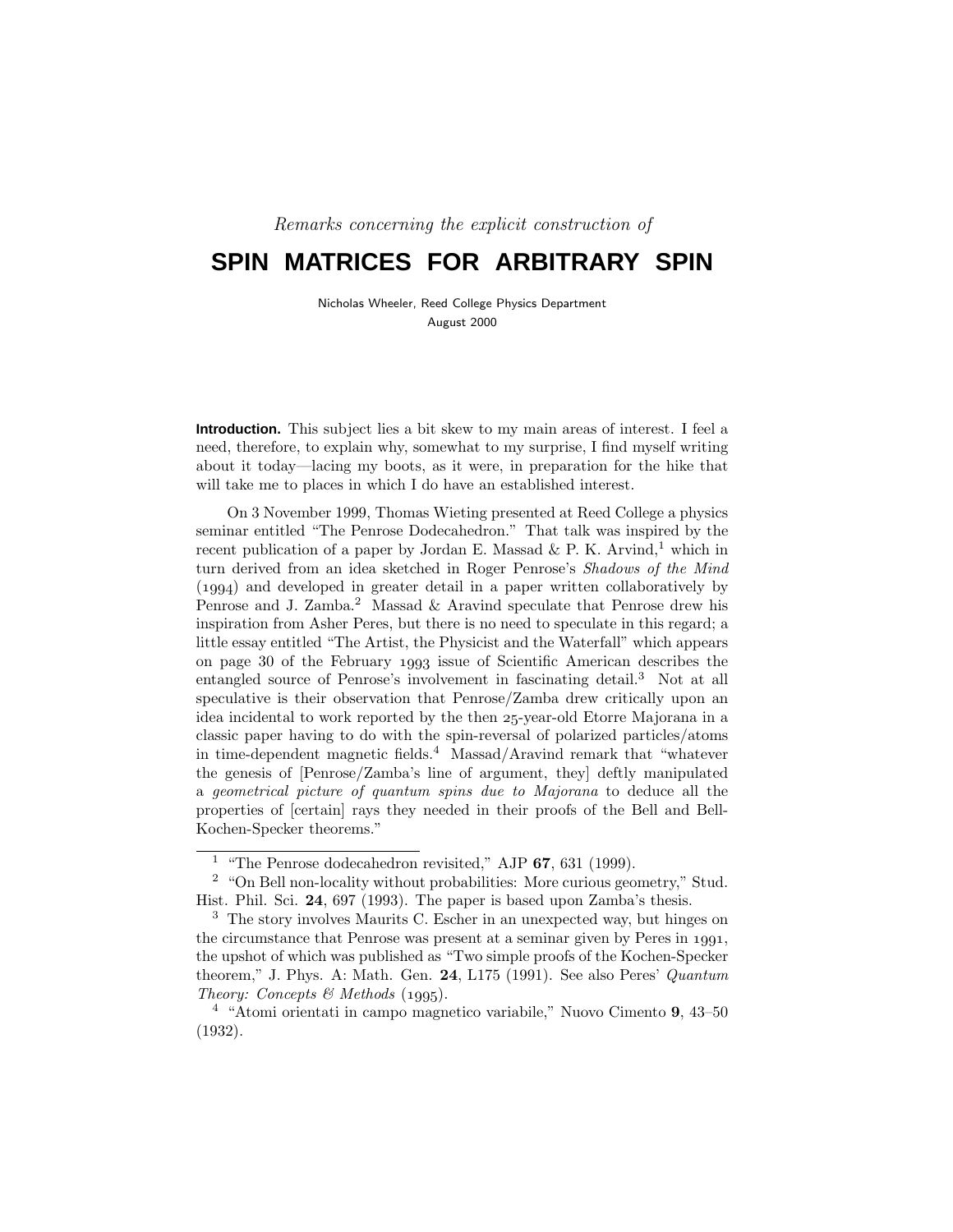Massad & Avarind suggest that "an even bigger virtue of the Majorana approach [bigger, that is to say, than its computational efficiency] is that it seems to have hinted at the existence of the Penrose dodecahedron in the first place," but observe that "the Majorana picture of spin, while very elegant and also remarkably economical for the problem at hand, is still unfamiliar to the vast majority of physicists," so have undertaken to construct a "poor man's version" of the Penrose/Zamba paper which proceeds entirely without reference to Majorana's techniques.

In their  $\S2$ , Massad & Aravind draw upon certain results which they consider "standard" to the quantum theory of angular momentum, citing such works as the text by J. J. Sakuri<sup>5</sup> and the monograph by A. R. Edmonds.<sup>6</sup> But I myself have never had specific need of that "standard" material, and have always found it—at least as it is presented in the sources most familiar to  $me^7$ —to be so offputtingly ugly that I have been happy to avoid it; what may indeed be "too familiar for comment" to many/most of the world's quantum physicists remains, I admit, only distantly familiar to me. So I confronted afresh this elementary question:

> What are the angular momentum matrices characteristic of a particle of (say) spin  $\frac{3}{2}$ ?

My business here is to describe a non-standard approach to the solution of such questions, and to make some comments.

**SU(2), O(3) and all that.** I begin with brief review of some standard material, partly to underscore how elementary are the essential ideas, and partly to establish some notational conventions. It is upon this elementary foundation that we will build.

Let M be any  $2 \times 2$  matrix. From det  $(M - \lambda I) = \lambda^2 - (\text{tr} M)\lambda + \det M$  we by the Cayley-Hamilton theorem have

$$
\mathbb{M}^{-1} = \frac{(\text{tr}\,\mathbb{M}\,)\,\mathbb{I} - \mathbb{M}}{\det\,\mathbb{M}} \quad \text{unless } \mathbb{M} \text{ is singular}
$$

which gives

 $\mathbb{M}^{-1} = (\text{tr}\,\mathbb{M})\mathbb{I} - \mathbb{M}$  if  $\mathbb{M}$  is "unimodular" : det  $\mathbb{M} = 1$ 

Trivially, any  $2 \times 2$  matrix M can be written

$$
\mathbb{M} = \frac{1}{2} (\text{tr}\,\mathbb{M}) \mathbb{I} + \underbrace{\{\mathbb{M} - \frac{1}{2} (\text{tr}\,\mathbb{M}) \mathbb{I}\}}_{\text{traceless}} \tag{1.1}
$$

while we have just established that in unimodular cases

$$
\mathbb{M}^{-1} = \frac{1}{2}(\operatorname{tr}\mathbb{M})\mathbb{I} - \left\{\mathbb{M} - \frac{1}{2}(\operatorname{tr}\mathbb{M})\mathbb{I}\right\} \tag{1.2}
$$

 $5$  Modern Quantum Mechanics (1994).

 $6$  Angular Momentum in Quantum Mechanics (1960).

<sup>&</sup>lt;sup>7</sup> Leonard Schiff, *Quantum Mechanics* ( $3<sup>rd</sup>$  edition 1968), pages 202–203;

J. L. Powell & B. Crasemann, *Quantum Mechanics* (1961),  $\S10-4$ .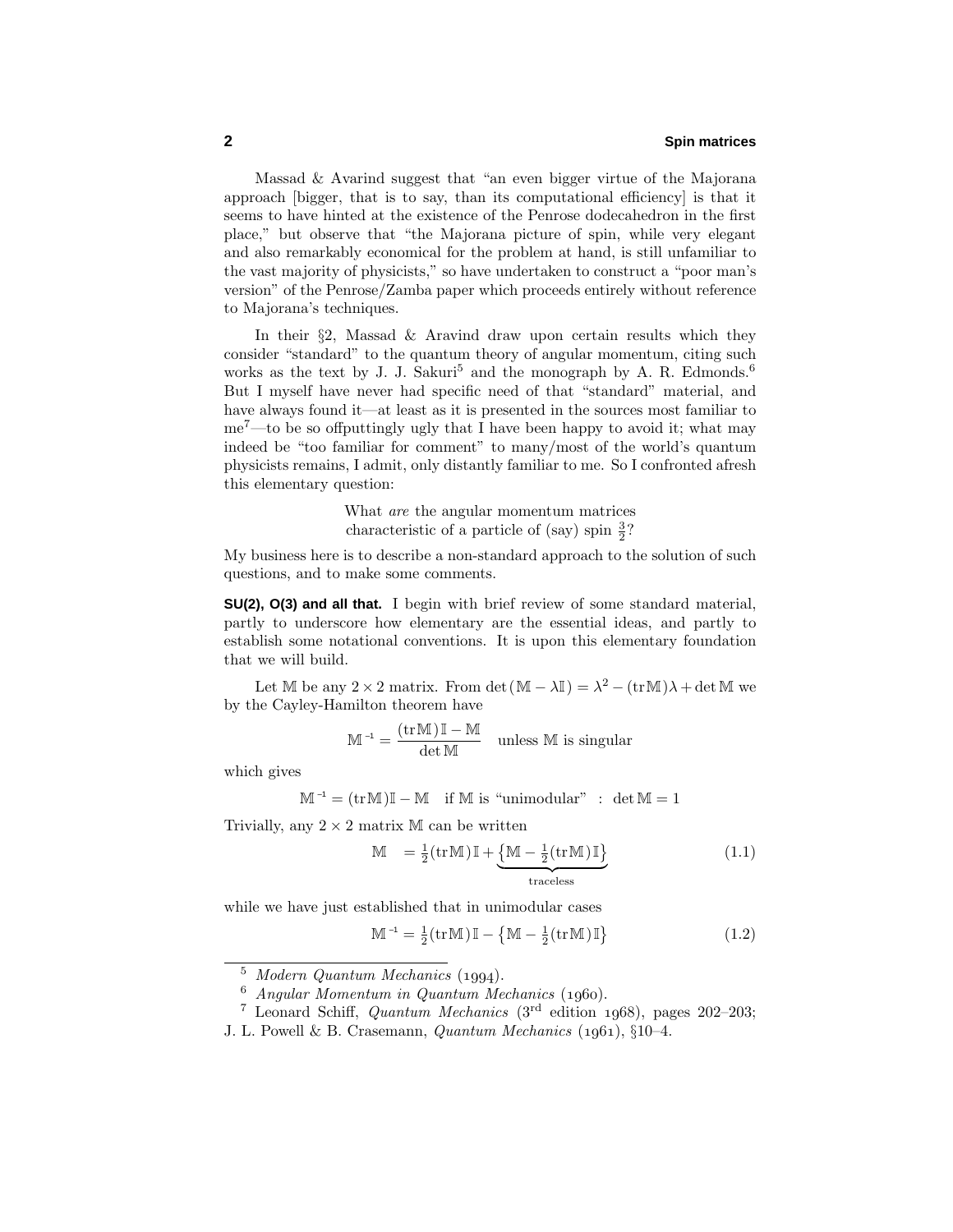## **SU(2), O(3) and all that 3**

Evidently such a matrix will be unitary if and only if

- $a_0 \equiv \frac{1}{2} \text{tr} \mathbb{M}$  is real, and
- $\mathbb{A} \equiv \{ \mathbb{M} \frac{1}{2} (\text{tr} \mathbb{M}) \mathbb{I} \}$  is antihermitian:  $\mathbb{A}^{\text{t}} = -\mathbb{A}$ .

The Pauli matrices

$$
\boldsymbol{\sigma}_1 \equiv \begin{pmatrix} 0 & 1 \\ 1 & 0 \end{pmatrix}, \quad \boldsymbol{\sigma}_2 \equiv \begin{pmatrix} 0 & -i \\ i & 0 \end{pmatrix}, \quad \boldsymbol{\sigma}_3 \equiv \begin{pmatrix} 1 & 0 \\ 0 & -1 \end{pmatrix} \tag{2}
$$

are traceless hermitian, and permit the most general such A-matrix to be notated

$$
\mathbb{A} = i \big\{ a_1 \boldsymbol{\sigma}_1 + a_2 \boldsymbol{\sigma}_2 + a_3 \boldsymbol{\sigma}_3 \big\}
$$

We then have

$$
\mathbb{M} = \begin{pmatrix} a_0 + ia_3 & a_2 + ia_1 \\ -a_2 + ia_1 & a_0 - ia_3 \end{pmatrix}
$$
 (3.1)

and recover unimodularity by imposing upon the real numbers  $\{a_0, a_1, a_2, a_3\}$ the requirement that

$$
a_0^2 + a_1^2 + a_2^2 + a_3^2 = 1\tag{3.2}
$$

Such matrices with henceforth be denoted S, to emphasize that they have been Specialized; they provide the natural representation of the special unimodular *group*  $SU(2)$ . In terms of the so-called *Cayley-Klein parameters*<sup>8</sup>

$$
\begin{aligned}\n\alpha &\equiv a_0 + i a_3 \\
\beta &\equiv a_2 + i a_1\n\end{aligned}\n\tag{4}
$$

we have

$$
\mathbb{S} = \begin{pmatrix} \alpha & \beta \\ -\beta^* & \alpha^* \end{pmatrix} \quad \text{with} \quad \alpha^* \alpha + \beta^* \beta = 1 \tag{5}
$$

Note the several points at which the argument has hinged on circumstances special to the 2-dimensional case.

Swifter and more familiar is the line of argument that proceeds from the observation that

$$
\mathbb{S}=e^{i\,\mathbb{H}}
$$

is unitary if and only if  $\mathbb{H}$  is hermitian, and by det  $\mathbb{S} = e^{\text{tr}(i\mathbb{H})}$  will be unimodular if and only if  $\mathbb H$  is also traceless. The most general such  $\mathbb H$  can in 2-dimensions be written

$$
\mathbb{H} = h_1 \sigma_1 + h_2 \sigma_2 + h_3 \sigma_3 = \begin{pmatrix} h_3 & h_1 - ih_2 \\ h_1 + ih_2 & -h_3 \end{pmatrix}
$$

Then

$$
\mathbb{H}^2 = (h_1^2 + h_2^2 + h_3^2) \begin{pmatrix} 1 & 0 \\ 0 & 1 \end{pmatrix}
$$

<sup>&</sup>lt;sup>8</sup> See §4–5 in H. Goldstein, *Classical Mechanics* (2<sup>nd</sup> edition 1980).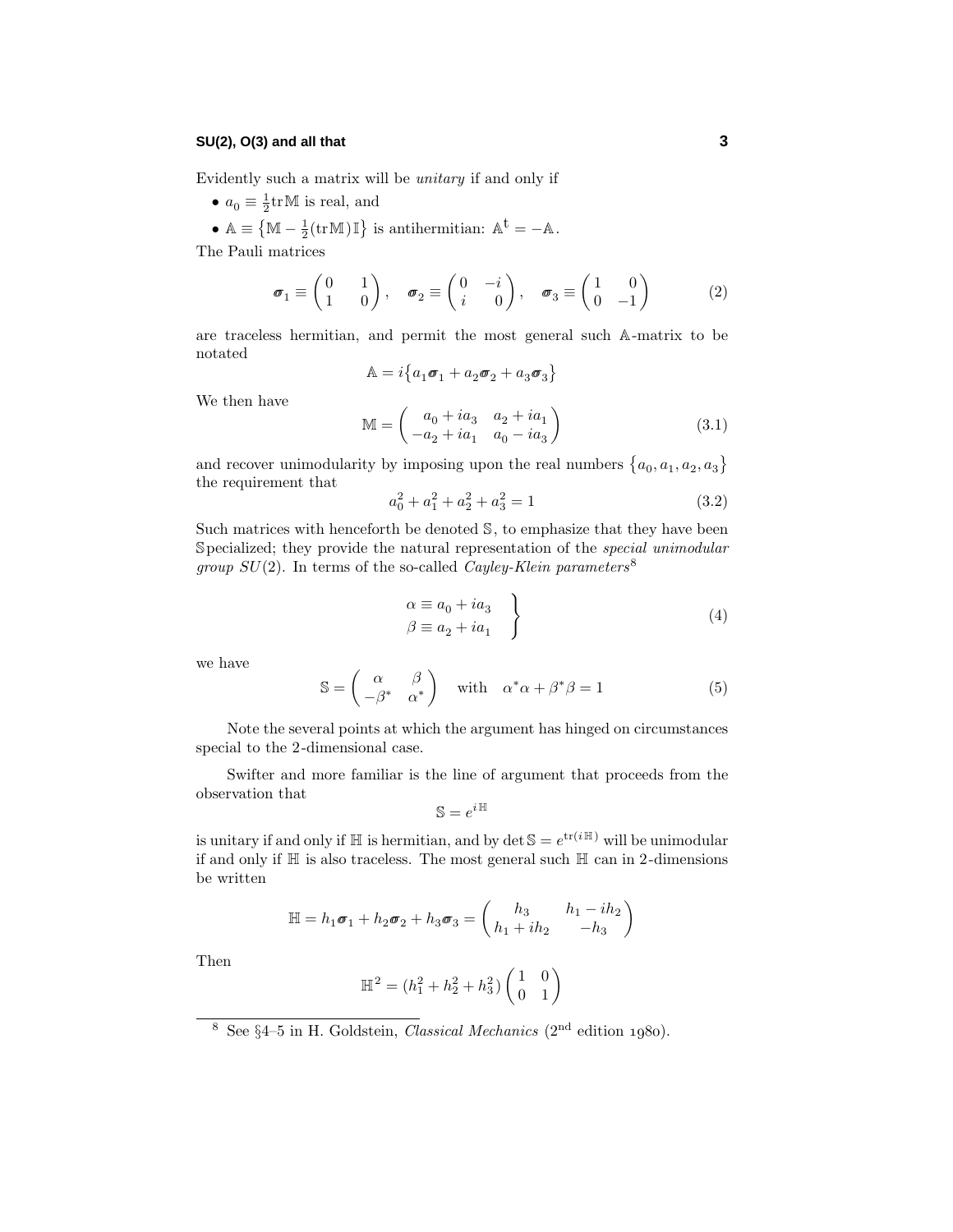which implies and is implied by the statements

$$
\sigma_1^2 = \sigma_2^2 = \sigma_3^2 = \mathbb{I}
$$
\n(6.1)

$$
\begin{aligned}\n\sigma_1 \sigma_2 &= -\sigma_2 \sigma_1 \\
\sigma_2 \sigma_3 &= -\sigma_3 \sigma_2 \\
\sigma_3 \sigma_1 &= -\sigma_1 \sigma_3\n\end{aligned}
$$
\n(6.2)

Also demonstrably true—but *not* implicit in the preceding line of argument are the statements *i* 

$$
\begin{aligned}\n\sigma_1 \sigma_2 &= i \sigma_3 \\
\sigma_2 \sigma_3 &= i \sigma_1 \\
\sigma_3 \sigma_1 &= i \sigma_2\n\end{aligned}
$$
\n(6.3)

Results now in hand lead us to write

 $h = \theta k$  : *k* a real unit 3-vector

and obtain

$$
\mathbb{S} = \exp\left[i\theta \left\{k_1\sigma_1 + k_2\sigma_2 + k_3\sigma_3\right\}\right] \n= \cos\theta \cdot \mathbb{I} + i\sin\theta \cdot \left\{k_1\sigma_1 + k_2\sigma_2 + k_3\sigma_3\right\}
$$
\n(7.1)

$$
= \begin{pmatrix} \cos \theta + ik_3 \sin \theta & (k_2 + ik_1) \sin \theta \\ (k_2 + ik_1) \sin \theta & \cos \theta & ik_1 \sin \theta \end{pmatrix}
$$
(7.2)

$$
= \left( -(k_2 - ik_1) \sin \theta \cos \theta - ik_3 \sin \theta \right)
$$

in which notation the Cayley-Klein parameters (4) become

$$
\alpha = \cos \theta + ik_3 \sin \theta \n\beta = (k_2 + ik_1) \sin \theta
$$
\n(8)

The Cayley-Klein parameters were introduced by Felix Klein in connection with the theory of tops; i.e., as aids to the description of the 3-dimensional rotation group  $O(3)$ , with which we have now to establish contact. This we will accomplish in two different ways. The more standard approach is to introduce the traceless hermitian matrix

$$
\mathbb{X} \equiv x_1 \sigma_1 + x_2 \sigma_2 + x_3 \sigma_3 = \begin{pmatrix} x_3 & x_1 - ix_2 \\ x_1 + ix_2 & -x_3 \end{pmatrix}
$$
(9)

and to notice that  $X \rightarrow X \equiv S^{-1}XS$  sends X into a matrix which is again traceless hermitian, and which has the same determinant:

$$
\det \mathbb{X} = \det \mathbb{X} = -(x_1^2 + x_2^2 + x_3^2)
$$

Evidently

$$
\mathbb{X} \longmapsto \mathbb{S}^{-1} \mathbb{X} \mathbb{S} \equiv \begin{pmatrix} x_3 & x_1 - ix_2 \\ x_1 + ix_2 & -x_3 \end{pmatrix} \quad : \quad \mathbb{S} \in SU(2) \tag{10}
$$

and

$$
\begin{pmatrix} x_1 \\ x_2 \\ x_3 \end{pmatrix} \longmapsto \mathbb{R} \begin{pmatrix} x_1 \\ x_2 \\ x_3 \end{pmatrix} \equiv \begin{pmatrix} x_1 \\ x_2 \\ x_3 \end{pmatrix} : \mathbb{R} \in O(3)
$$
 (11)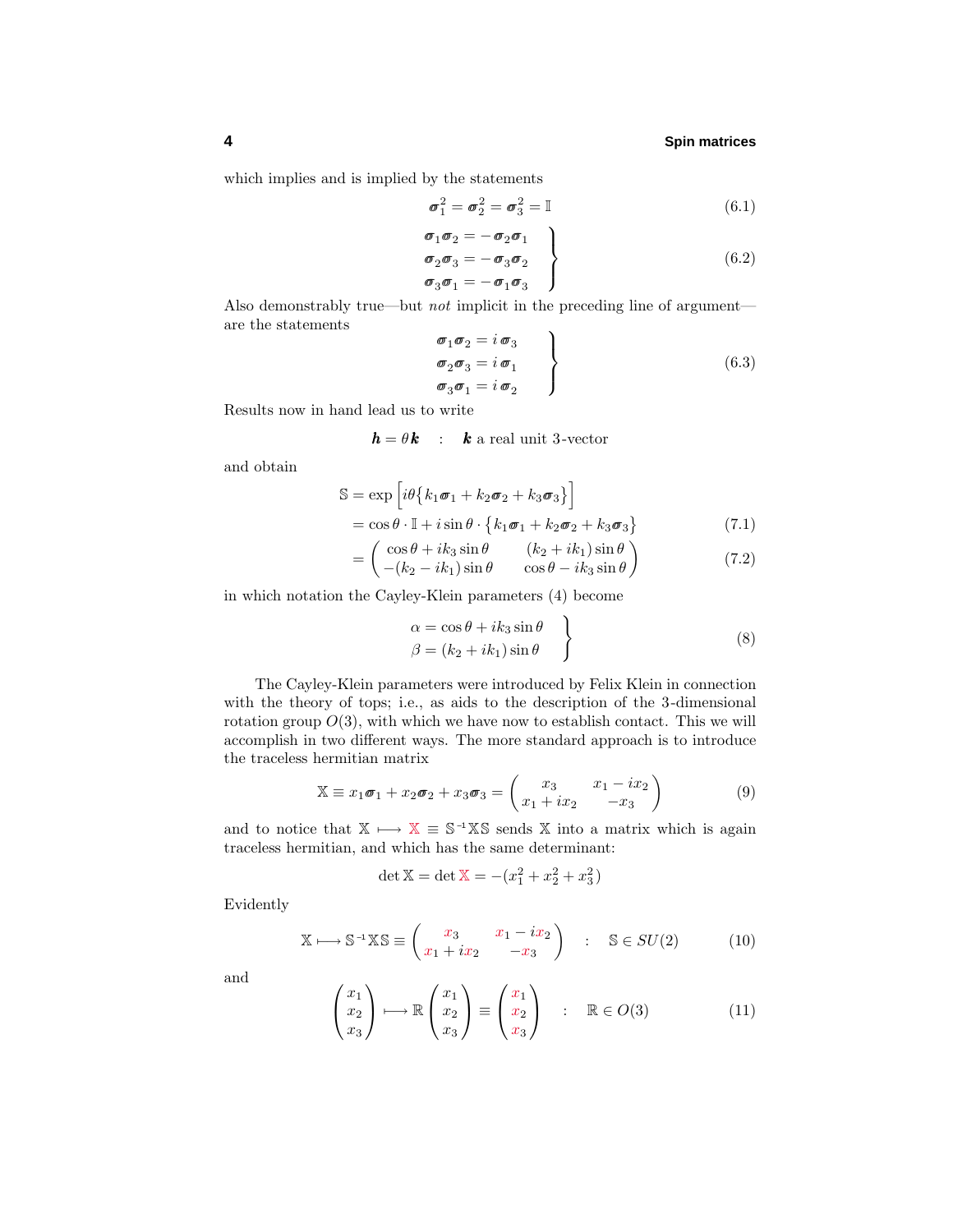# **SU(2), O(3) and all that 5**

say substantially the same thing, but in different ways.

The simplest way to render explicit the  $SU(2) \leftrightarrow O(3)$  connection is to work in the neighborhood of the identity; i.e., assume *θ* to be small and to retain only terms of first order. Thus

$$
\mathbb{S} = \mathbb{I} + i\delta\theta \cdot \left(k_1\sigma_1 + k_2\sigma_2 + k_3\sigma_3\right) + \cdots \tag{12}
$$

and  $X \equiv S^{-1}XS$  becomes

$$
\mathbb{X} = \left\{ \mathbb{I} - i\delta\theta \cdot \left( k_1 \boldsymbol{\sigma}_1 + k_2 \boldsymbol{\sigma}_2 + k_3 \boldsymbol{\sigma}_3 \right) \right\}
$$

$$
\cdot \left( x_1 \boldsymbol{\sigma}_1 + x_2 \boldsymbol{\sigma}_2 + x_3 \boldsymbol{\sigma}_3 \right) \left\{ \mathbb{I} + i\delta\theta \cdot \left( k_1 \boldsymbol{\sigma}_1 + k_2 \boldsymbol{\sigma}_2 + k_3 \boldsymbol{\sigma}_3 \right) \right\}
$$

$$
= \mathbb{X} - i\delta\theta \left[ \left( k_1 \boldsymbol{\sigma}_1 + k_2 \boldsymbol{\sigma}_2 + k_3 \boldsymbol{\sigma}_3 \right), \left( x_1 \boldsymbol{\sigma}_1 + x_2 \boldsymbol{\sigma}_2 + x_3 \boldsymbol{\sigma}_3 \right) \right] + \cdots
$$

$$
= \mathbb{X} + \delta \mathbb{X}
$$

But by (6)

$$
[\text{etc.}] = (k_1x_2 - k_2x_1)[\sigma_1, \sigma_2] + (k_2x_3 - k_3x_2)[\sigma_2, \sigma_3] + (k_3x_1 - k_1x_3)[\sigma_3, \sigma_1]
$$
  
=  $2i \left\{ (k_1x_2 - k_2x_1)\sigma_3 + (k_2x_3 - k_3x_2)\sigma_1 + (k_3x_1 - k_1x_3)\sigma_2 \right\}$ 

so we have

$$
\delta \mathbb{X} = \delta x_1 \sigma_1 + \delta x_2 \sigma_2 + \delta x_3 \sigma_3 = 2\delta \theta \{ \text{etc.} \}
$$

which can be expressed

$$
\begin{pmatrix}\n\delta x_1 \\
\delta x_2 \\
\delta x_3\n\end{pmatrix} = 2\delta\theta \begin{pmatrix}\n0 & -k_3 & k_2 \\
k_3 & 0 & -k_1 \\
-k_2 & k_1 & 0\n\end{pmatrix} \begin{pmatrix}\nx_1 \\
x_2 \\
x_3\n\end{pmatrix}
$$

More compactly  $\delta \mathbf{x} = 2\delta \theta \cdot \mathbb{K} \mathbf{x}$  with  $\mathbb{K} = k_1 \mathbb{T}_1 + k_2 \mathbb{T}_2 + k_3 \mathbb{T}_3$ , which entails

$$
\mathbb{T}_1 = \begin{pmatrix} 0 & 0 & 0 \\ 0 & 0 & -1 \\ 0 & +1 & 0 \end{pmatrix}, \ \mathbb{T}_2 = \begin{pmatrix} 0 & 0 & +1 \\ 0 & 0 & 0 \\ -1 & 0 & 0 \end{pmatrix}, \ \mathbb{T}_2 = \begin{pmatrix} 0 & -1 & 0 \\ +1 & 0 & 0 \\ 0 & 0 & 0 \end{pmatrix} \tag{13}
$$

The real antisymmetric matrices  $\mathbb T$  are—compare (6.3)—not multiplicatively closed, but are closed under commutation:

$$
\begin{aligned}\n\left[\mathbb{T}_1, \mathbb{T}_2\right] &= \mathbb{T}_3 \\
\left[\mathbb{T}_2, \mathbb{T}_3\right] &= \mathbb{T}_1 \\
\left[\mathbb{T}_3, \mathbb{T}_1\right] &= \mathbb{T}_2\n\end{aligned}\n\tag{14}
$$

Straightforward iteration leads now to the conclusion that

$$
S = \exp\left[i\theta \left\{k_1\sigma_1 + k_2\sigma_2 + k_3\sigma_3\right\}\right]
$$
  

$$
\hat{\updownarrow}
$$
  

$$
\mathbb{R} = \exp\left[2\theta \left\{k_1\mathbb{T}_1 + k_2\mathbb{T}_2 + k_3\mathbb{T}_3\right\}\right]
$$
 (15)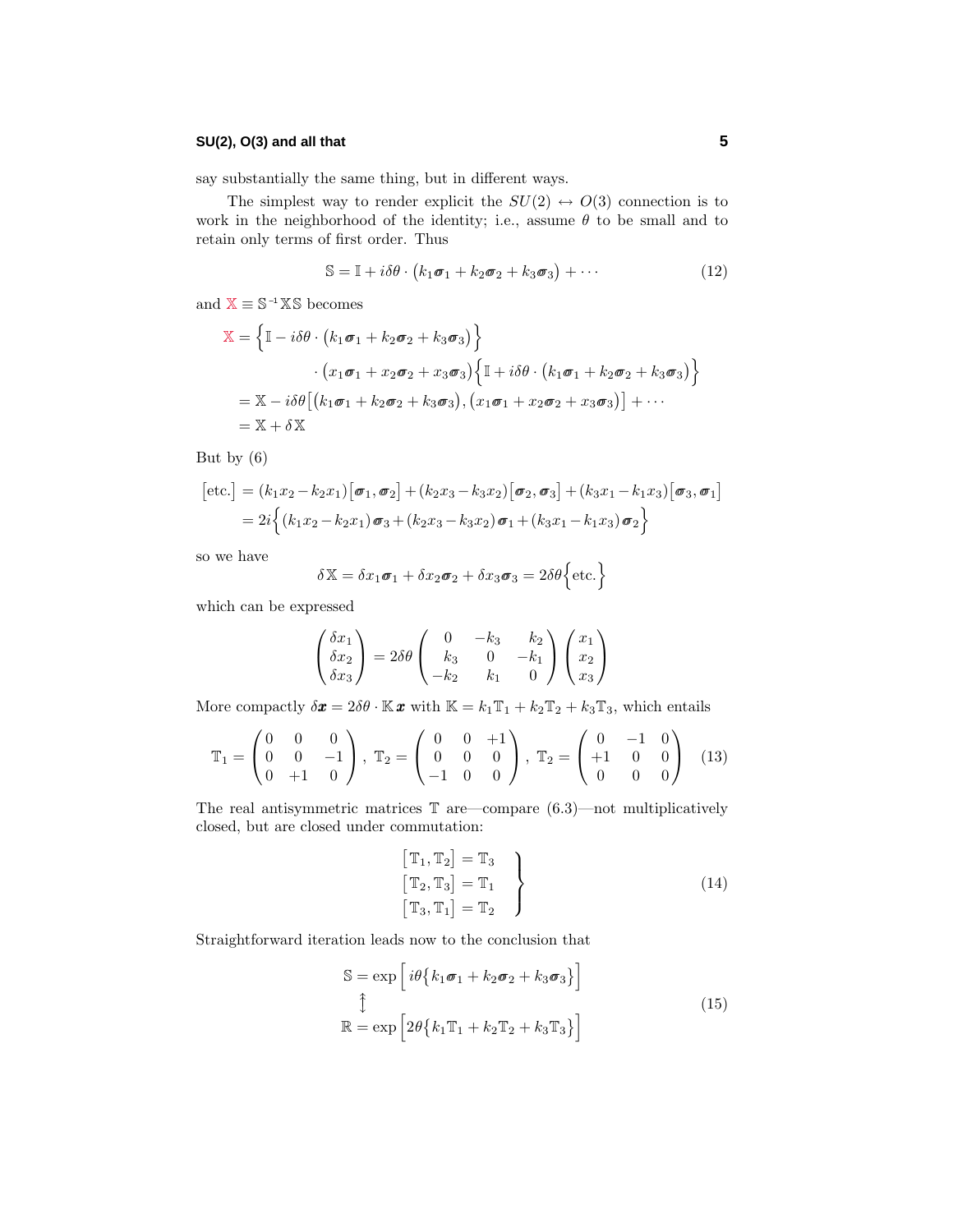If  $\{x_1, x_2, x_3\}$  refer to a right hand frame, then R describes a right handed rotation through angle  $2\theta$  about the unit vector **k**. Notice that—and how elementary is the analytical origin of the fact that—the association (15) is biunique: reading from (7.1) we see that

 $\mathbb{S} \rightarrow -\mathbb{S}$  as  $\theta$  advances from 0 to  $\pi$ 

and that S returns to its initial value at  $\theta = 2\pi$ . But from the quadratic structure of  $X \equiv S^{-1}XS$  we see that  $\pm S$  both yield the same X; i.e., that R returns to its *initial* value as  $\theta$  advances from 0 to  $\pi$ , and goes twice around as S goes once around. One speaks in this connection of the "double-valuedness of the spin representations of the rotation group," and it is partly to place us in position to do so—but mainly to prepare for things to come—that I turn now to an alternative approach to the issue just discussed.

Introduce the

$$
2\text{-component spinor }\xi \equiv \begin{pmatrix} u \\ v \end{pmatrix} \tag{16}
$$

(which is by nature just a complex 2-vector) and consider transformations of the form

$$
\xi \longmapsto \xi \equiv \mathbb{S}\,\xi \tag{17}
$$

From the unitarity of S (unimodularity is in this respect not needed) it follows that

$$
\xi^{\dagger}\xi = \xi^{\dagger}\xi \tag{18}
$$

In more explicit notation we have

$$
\begin{pmatrix} u \\ v \end{pmatrix} = \begin{pmatrix} \alpha & \beta \\ -\beta^* & \alpha^* \end{pmatrix} \begin{pmatrix} u \\ v \end{pmatrix} \tag{19}
$$

and

$$
u^*u + v^*v = u^*u + v^*v \tag{20}
$$

At (8) we acquired descriptions of  $\alpha$  and  $\beta$  to which we can now assign rotational interpretations in Euclidean 3-space. But how to extract  $O(3)$  from  $(19)$ without simply hiking backward along the path we have just traveled?

**Kramer's method for recovering O(3).** Hendrik Anthony Kramers  $(1894-1952)$ was very closely associated with many/most of the persons and events that contributed to the invention of quantum mechanics, but his memory lives in the shadow of such giants as Bohr, Pauli, Ehrenfest, Born, Dirac. Max Dresden, in a fascinating recent biography,<sup>9</sup> has considered why Kramers career fell somewhat short of his potential, and has concluded that a contributing factor was his excessive interest in mathematical elegance and trickery. It is upon one (widely uncelebrated) manifestation of that personality trait that I base much of what follows.

 $9\,$  H. A. Kramers: Between Tradition and Revolution (1987).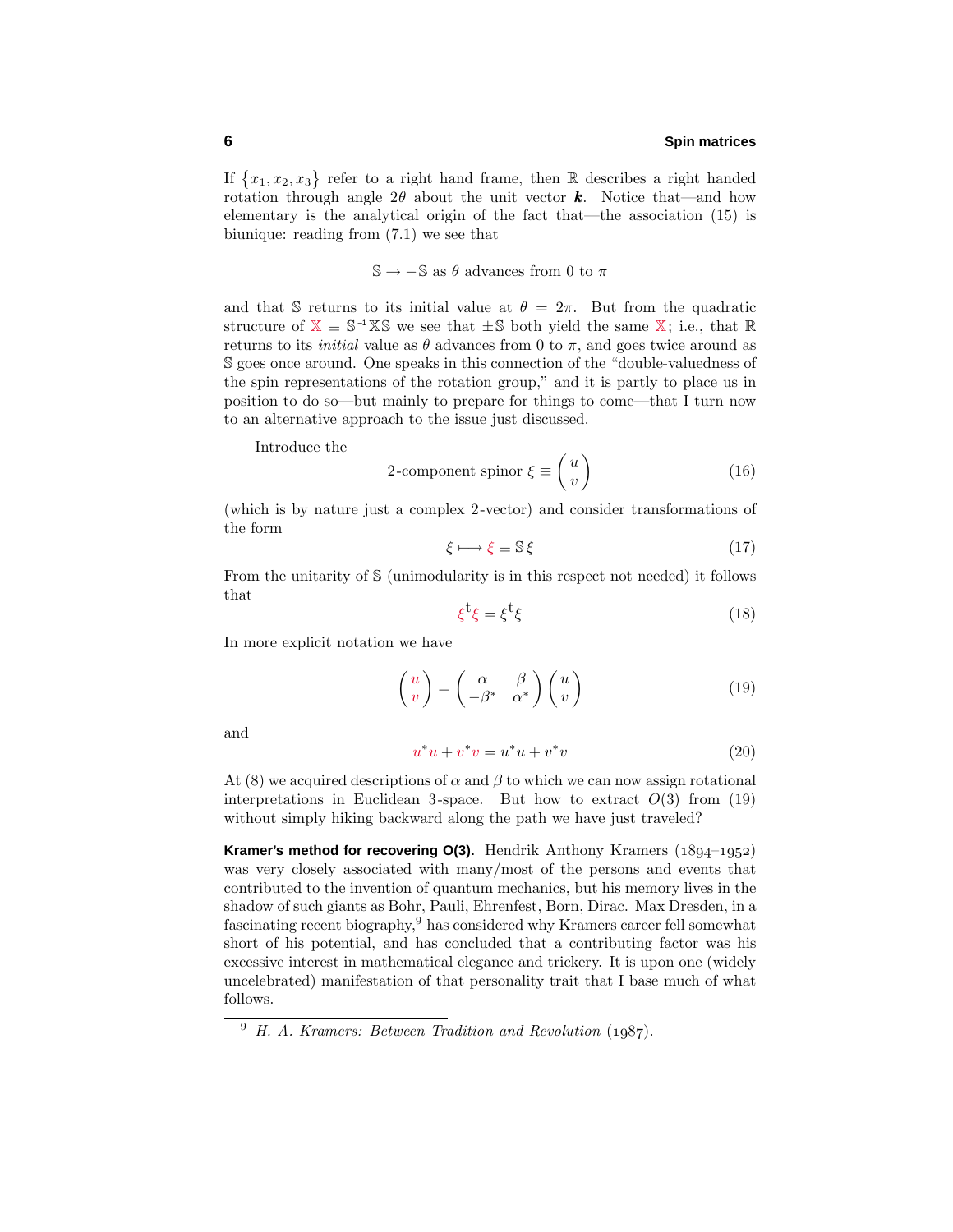#### **Introduction to Kramer's method 7**

In  $1930/31$  Kramers developed an algebraic approach to the quantum theory of spin/angular momentum which—though clever, and computationally powerful—gained few adherents.<sup>10</sup> A posthumous account of Kramers' method was presented in a thin monograph by one of his students,  $^{11}$  and I myself have written about the subject on several occasions. $^{12}$ 

We proceed from this question:

What is the 
$$
\begin{pmatrix} uu \\ uv \\ vv \end{pmatrix} \rightarrow \begin{pmatrix} uu \\ uv \\ vv \end{pmatrix}
$$
 induced by (19)?

Immediately

$$
\begin{pmatrix} uu \\ uv \\ vv \end{pmatrix} = \begin{pmatrix} (\alpha u + \beta v)(\alpha u + \beta v) \\ (\alpha u + \beta v)(-\beta^* u + \alpha^* v) \\ (-\beta^* u + \alpha^* v)(-\beta^* u + \alpha^* v) \end{pmatrix}
$$

Entrusting the computational labor to *Mathematica*, we find

$$
= \begin{pmatrix} \alpha^2 & 2\alpha\beta & \beta^2\\ -\alpha\beta^* & \alpha\alpha^* - \beta\beta^* & \beta\alpha^*\\ (\beta^*)^2 & -2\alpha^*\beta^* & (\alpha^*)^2 \end{pmatrix} \begin{pmatrix} uu\\ uv\\ vv \end{pmatrix}
$$
(21.1)

which we agree to abbreviate

$$
\boldsymbol{\zeta} = \mathbb{Q}\boldsymbol{\zeta} \tag{21.2}
$$

where  $\mathbb Q$  is intended to suggest "quadratic."

At an early point in his argument Kramers develops an interest in null 3-vectors. Such a vector, if we are to avoid triviality, must necessarily be complex. He writes

$$
a = b + ic
$$
 : require  $b^2 = c^2$  and  $b \cdot c = 0$  (22)

Since  $a_1^2 + a_2^2 + a_3^2 = 0$  entails  $a_3 = \pm i \sqrt{(a_1 + ia_2)(a_1 - ia_2)}$  it becomes fairly natural to introduce complex variables

$$
u \equiv \sqrt{a_1 - ia_2}
$$
  

$$
v \equiv i\sqrt{a_1 + ia_2}
$$

<sup>10</sup> Among those few was E. P. Wigner. Another was John L. Powell who, after graduating from Reed College in 1943, became a student of Wigner, learned Kramers' method from him, and provided an account of the subject in §7–2 of his beautiful text.<sup>7</sup> Powell cites the Appendix to Chapter VII in R. Courant  $\&$ D. Hilbert, Methods of Mathematical Physics, Volume I, where W. Magnus has taken some similar ideas from "unpublished notes by the late G. Herglotz."

<sup>&</sup>lt;sup>11</sup> H. Brinkman, *Applications of Spinor Invariants in Atomic Physics* (1956).

<sup>&</sup>lt;sup>12</sup> See, for example, "Algebraic theory of spherical harmonics"  $(1996)$ .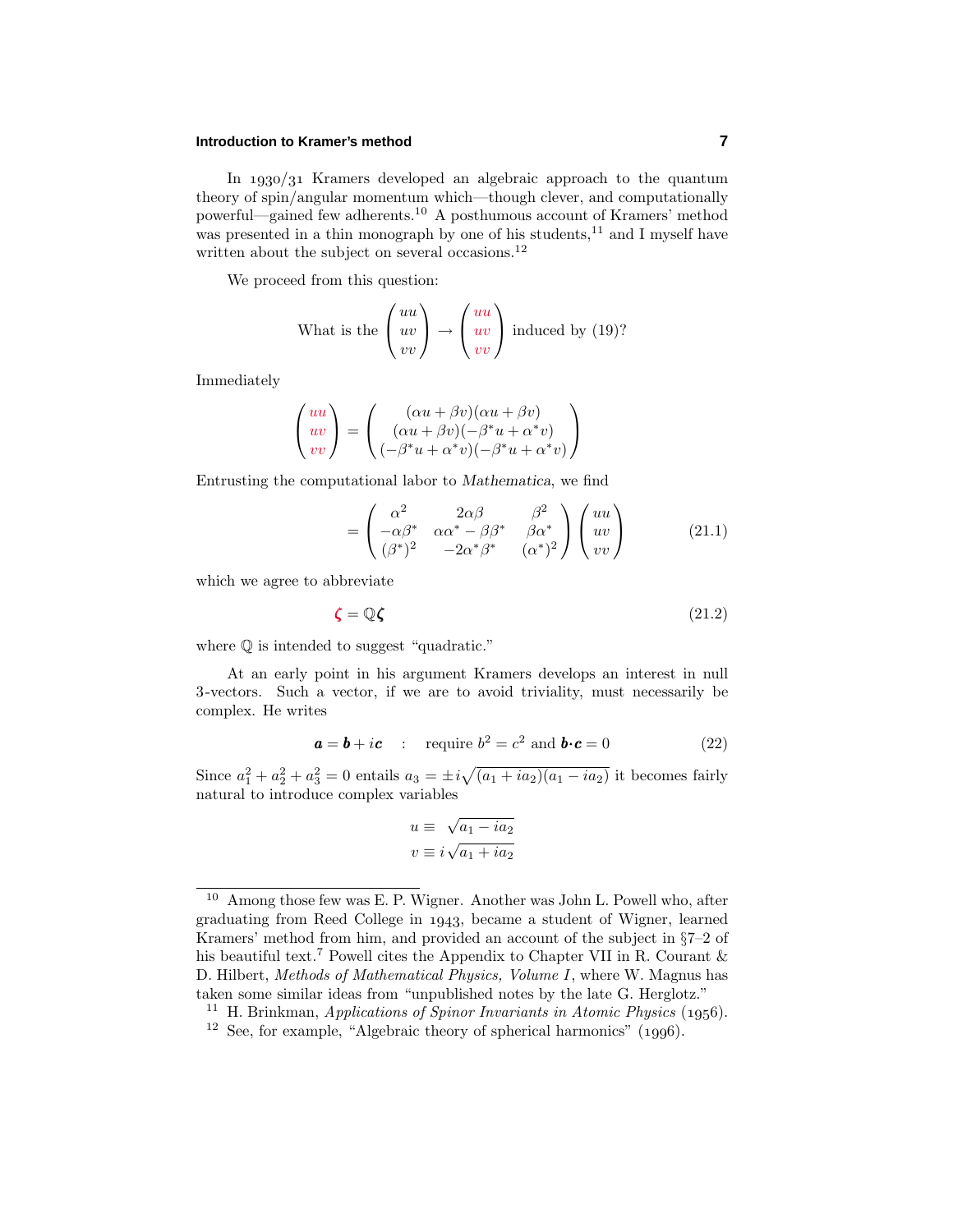Then

$$
a_1 = \frac{1}{2}(u^2 - v^2)
$$
  
\n
$$
a_2 = i\frac{1}{2}(u^2 + v^2)
$$
  
\n
$$
a_3 \equiv -iuv
$$
\n(23)

The  $a(u, v)$  thus defined has the property that

$$
\mathbf{a}(u,v) = \mathbf{a}(-u,-v) \tag{24}
$$

We conclude that, as  $(u, v)$  ranges over complex 2-space,  $a(u, v)$  ranges twice over the set of null 3-vectors, of which (23) provides a parameterized description.

Thus prepared, we ask: What is the  $a \mapsto a$  that results when S acts by (17) on the parameter space? We saw at (21) that (17) induces

$$
\zeta \longmapsto \zeta = \mathbb{Q}\zeta \tag{25}
$$

while at (23) we obtained

$$
\mathbf{a} = \mathbb{C}\boldsymbol{\zeta} \quad \text{with} \quad \mathbb{C} \equiv \frac{1}{2} \begin{pmatrix} 1 & 0 & -1 \\ i & 0 & i \\ 0 & -2 & 0 \end{pmatrix} \tag{26}
$$

So we have

$$
\mathbf{a} \longmapsto \mathbf{a} = \mathbb{R}\mathbf{a} \tag{27.1}
$$

$$
\mathbb{R} \equiv \mathbb{C} \mathbb{Q} \mathbb{C}^{-1} \tag{27.2}
$$

*Mathematica* is quick to inform us that, while  $\mathbb R$  is a bit of a mess, it is a mess with the property that every element is manifestly conjugation-invariant (meaning *real*). And, moreover, that  $\mathbb{R}^{\mathsf{T}}\mathbb{R} = \mathbb{I}$ . In short,

#### $\mathbb R$  is a real rotation matrix, an element of  $O(3)$

To sharpen that statement we again (in the tradition of Sophus Lie) retreat to the neighborhood of the identity and work in first order; from (8) we have

$$
\begin{aligned}\n\alpha &= 1 + ik_3 \delta\theta \\
\beta &= (k_2 + ik_1)\delta\theta\n\end{aligned}
$$
\n(28)

Substitute into Q, abandon terms of second order and obtain

$$
\mathbb{Q} = \mathbb{I} + \begin{pmatrix} 2ik_3 & 2(k_2 + ik_1) & 0 \\ -(k_2 - ik_1) & 0 & (k_2 + ik_1) \\ 0 & -2(k_2 - ik_1) & -2ik_3 \end{pmatrix} \delta\theta + \cdots
$$

whence (by calculation which I have entrusted to *Mathematica*)

$$
\mathbb{R} = \mathbb{I} - \begin{pmatrix} 0 & -k_3 & +k_1 \\ +k_3 & 0 & -k_2 \\ -k_1 & +k_2 & 0 \end{pmatrix} 2\delta\theta + \cdots
$$
 (29)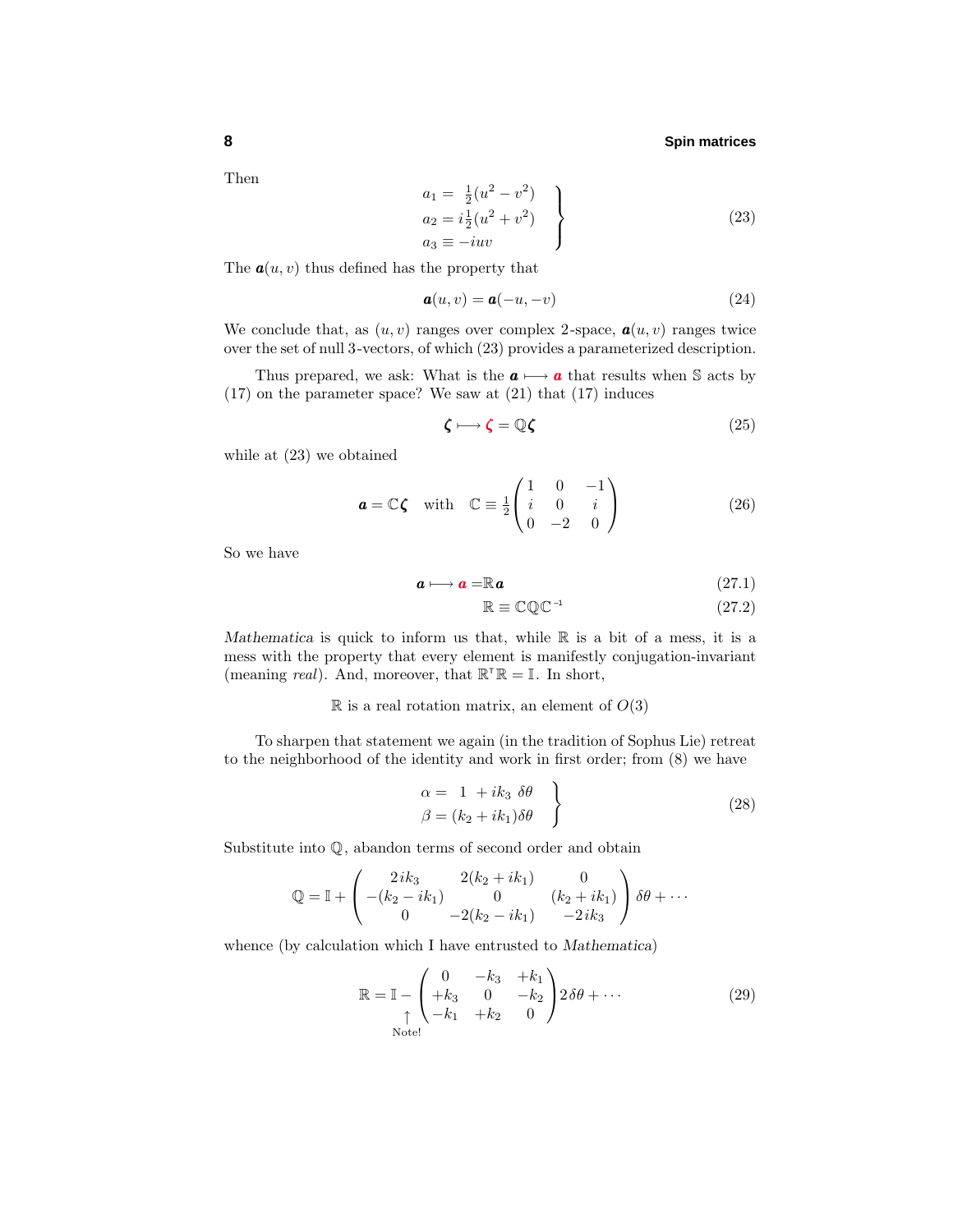#### **Spin matrices by Kramer's method 9**

This describes a doubled-angle rotation about  $k$  which is, however, *retrograde*.<sup>13</sup>

The preceding argument has served—redundantly, but by different means —to establish

$$
SU(2) \longleftrightarrow O(3)
$$

The main point of the discussion lies, however, elsewhere. We now back up to (21) and head off in a new direction.

**Spin matrices by Kramer's method.** For reasons that will soon acquire a high degree of naturalness, we agree at this point in place of (17) to write

$$
\xi(\frac{1}{2}) \longmapsto \xi(\frac{1}{2}) \equiv \mathbb{S}(\frac{1}{2}) \xi(\frac{1}{2}) \tag{30}
$$

and to adopt this abbreviation of (21):

$$
\zeta(1) \longmapsto \zeta(1) \equiv \mathbb{Q}(1)\,\zeta(1)
$$

*Mathematica* informs us that the  $3 \times 3$  matrix  $\mathbb{Q}(1)$  is unimodular

$$
\det \mathbb{Q}(1) = 1
$$

but not unitary...nor do we expect it to be: the invariance of  $u^*u + v^*v$  implies that not of  $(uu)^*(uu) + (uv)^*(uv) + (vv)^*(vv)$  but of

$$
(u^*u + v^*v)^2 = (uu)^*(uu) + 2(uv)^*(uv) + (vv)^*(vv)
$$

$$
= \zeta^{\mathfrak{t}}(1) \mathbb{G}(1) \zeta(1)
$$

$$
\mathbb{G}(1) \equiv \begin{pmatrix} 1 & 0 & 0 \\ 0 & 2 & 0 \\ 0 & 0 & 1 \end{pmatrix}
$$

Define

$$
\xi(1) \equiv \sqrt{\mathbb{G}} \zeta(1) \quad \text{with} \quad \sqrt{\mathbb{G}} = \begin{pmatrix} 1 & 0 & 0 \\ 0 & \sqrt{2} & 0 \\ 0 & 0 & 1 \end{pmatrix}
$$
 (31)

Then the left side of

$$
\xi^{\mathbf{t}}(1)\xi(1) = (u^*u + v^*v)^2 = \left[\xi^{\mathbf{t}}(\frac{1}{2})\xi(\frac{1}{2})\right]^2\tag{32}
$$

is invariant under under the induced transformation

$$
\xi(1) \longmapsto \xi(1) \equiv \mathbb{S}(1)\,\xi(1) \tag{33.1}
$$

$$
\mathbb{S}(1) \equiv \mathbb{G}^{+\frac{1}{2}} \cdot \mathbb{Q}(1) \cdot \mathbb{G}^{-\frac{1}{2}} \tag{33.2}
$$

because the right side is invariant under  $\xi(\frac{1}{2}) \mapsto \xi(\frac{1}{2}) \equiv \mathbb{S}(\frac{1}{2}) \xi(\frac{1}{2})$ . We are

<sup>13</sup> To achieve prograde rotation in the essay just cited I tacitly abandoned Pauli's conventions. I had reason at (2) to adopt those conventions, and here pay the price. It was to make things work out as nicely as they have that at (23) I departed slightly from the corresponding equations (27) in "Algebraic theory... $^{"12}$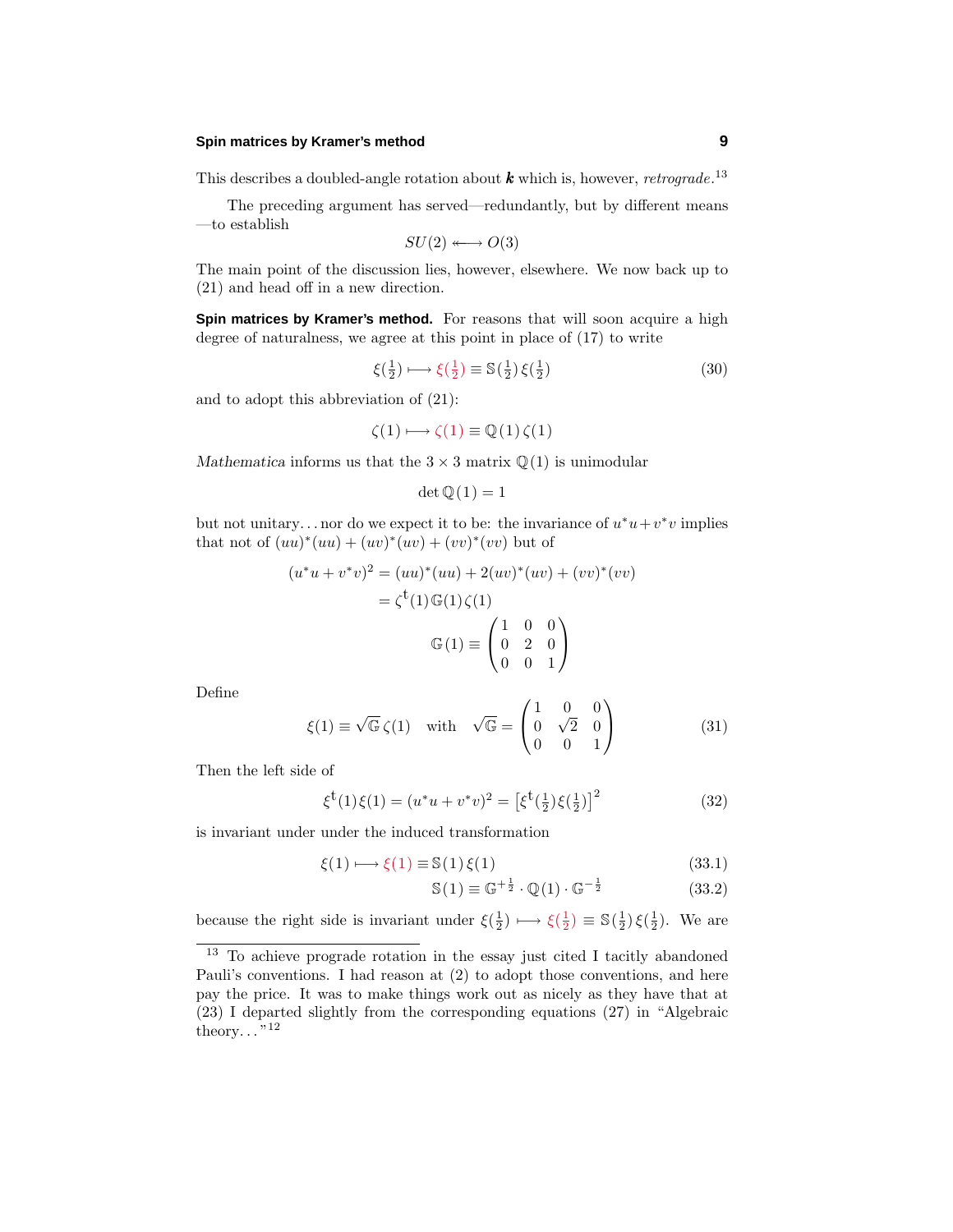not surprised to discover that the  $3\times 3$  matrix

$$
\mathbb{S}(1) = \begin{pmatrix} \alpha^2 & \sqrt{2} \alpha \beta & \beta^2 \\ -\sqrt{2} \beta^* \alpha & (\alpha^* \alpha - \beta^* \beta) & \sqrt{2} \alpha^* \beta \\ (\beta^*)^2 & -\sqrt{2} \alpha^* \beta^* & (\alpha^*)^2 \end{pmatrix}
$$
(34)

is unitary and unimodular:

$$
\mathbb{S}^{\mathsf{t}}(1)\,\mathbb{S}(1) = \mathbb{I} \qquad \text{and} \qquad \det \mathbb{S}(1) = 1 \tag{35}
$$

In the infinitesimal case  $14$  we have

$$
\mathbb{S}(1) = \mathbb{I} + \begin{pmatrix} +2ik_3 & +\sqrt{2}(k_2 + ik_1) & 0 \\ -\sqrt{2}(k_2 - ik_1) & 0 & +\sqrt{2}(k_2 + ik_1) \\ 0 & -\sqrt{2}(k_2 - ik_1) & -2ik_3 \end{pmatrix} \delta\theta + \cdots
$$

which (compare  $(12)$ ) can be written

$$
\mathbb{S}(1) = \mathbb{I} + i \,\delta\theta \cdot \big(k_1 \sigma_1(1) + k_2 \sigma_2(1) + k_3 \sigma_3(1)\big) + \cdots \tag{36}
$$

with

$$
\sigma_1(1) \equiv \begin{pmatrix} 0 & +\sqrt{2} & 0 \\ \sqrt{2} & 0 & +\sqrt{2} \\ 0 & \sqrt{2} & 0 \end{pmatrix}
$$
  
\n
$$
\sigma_2(1) \equiv i \begin{pmatrix} 0 & -\sqrt{2} & 0 \\ \sqrt{2} & 0 & -\sqrt{2} \\ 0 & \sqrt{2} & 0 \end{pmatrix}
$$
  
\n
$$
\sigma_3(1) \equiv \begin{pmatrix} 2 & 0 & 0 \\ 0 & 0 & 0 \\ 0 & 0 & -2 \end{pmatrix}
$$
 (37)

The  $3\times3$  matrices  $\sigma_j(1)$  are manifestly traceless hermitian—the generators, evidently, of a representation of *SU*(2) contained within the 8-parameter group *SU*(3). They are, unlike the Pauli matrices (see again (6.3)), not closed under multiplication,<sup>15</sup> but are closed under commutation. In the latter respect the precisely mimic the  $2 \times 2$  Pauli matrices:

$$
\begin{bmatrix}\n\sigma_1(\frac{1}{2}), \sigma_2(\frac{1}{2})\n\end{bmatrix} = 2i \sigma_3(\frac{1}{2}) \qquad [\sigma_1(1), \sigma_2(1)] = 2i \sigma_3(1) \n\begin{bmatrix}\n\sigma_2(\frac{1}{2}), \sigma_3(\frac{1}{2})\n\end{bmatrix} = 2i \sigma_1(\frac{1}{2}) \text{ similarly } [\sigma_2(1), \sigma_3(1)] = 2i \sigma_1(1) \n\begin{bmatrix}\n\sigma_3(\frac{1}{2}), \sigma_1(\frac{1}{2})\n\end{bmatrix} = 2i \sigma_2(\frac{1}{2}) \qquad [\sigma_3(1), \sigma_1(1)] = 2i \sigma_2(1)
$$
\n(38)

$$
\sigma_1(1) \sigma_1(1) = 2\begin{pmatrix} 1 & 0 & 1 \\ 0 & 2 & 0 \\ 1 & 0 & 1 \end{pmatrix}, \quad \sigma_2(1) \sigma_3(1) = 2\begin{pmatrix} 0 & 0 & 0 \\ i\sqrt{2} & 0 & i\sqrt{2} \\ 0 & 0 & 0 \end{pmatrix}
$$

<sup>14</sup> The retreat to the neighborhood of the identity—which we have done already several times, and will have occasion to do again—is accomplished by this familiar routine: install (27), abandon terms of second order and simplify. <sup>15</sup> Quick computation shows, for example, that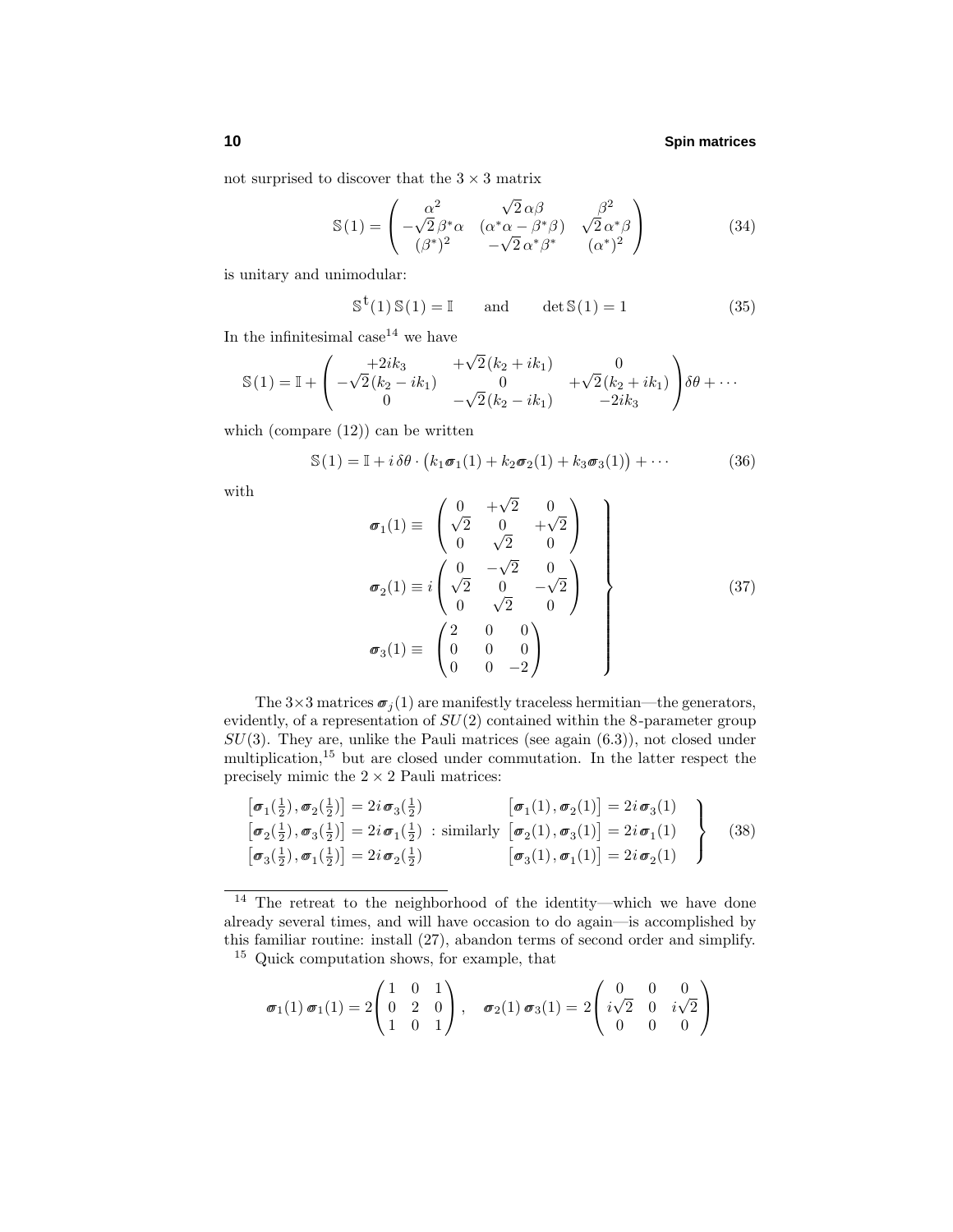#### **Bare bones of the quantum theory of angular momentum 11**

There are, however, some notable differences, which will acquire importance:

$$
\sigma_1^2(\frac{1}{2}) + \sigma_2^2(\frac{1}{2}) + \sigma_3^2(\frac{1}{2}) = 3\begin{pmatrix} 1 & 0\\ 0 & 1 \end{pmatrix}
$$
 (39.05)

$$
\sigma_1^2(1) + \sigma_2^2(1) + \sigma_3^2(1) = 8 \begin{pmatrix} 1 & 0 & 0 \\ 0 & 1 & 0 \\ 0 & 0 & 1 \end{pmatrix}
$$
 (39.10)

We are within sight now of our objective, which is to say: we are in possession of technique sufficient to construct  $(2\ell + 1)$ -dimensional traceless hermitian triples

$$
\{\sigma_1(\ell), \sigma_2(\ell), \sigma_3(\ell)\} : \ell = \frac{3}{2}, 2, \frac{5}{2}, \dots
$$
 (40)

with properties that represent natural extensions of those just encountered. But before looking to the details, I digress to assemble the*...*

**Bare bones of the quantum theory of angular momentum.** Classical mechanics engenders interest in the construction  $\mathbf{L} = \mathbf{r} \times \mathbf{p}$ ; i.e., in

$$
L_1 = x_2p_3 - x_3p_2
$$
  
\n
$$
L_2 = x_3p_1 - x_1p_3
$$
  
\n
$$
L_3 = x_1p_2 - x_2p_1
$$

The primitive Poisson bracket relations

$$
[x_m, x_n] = [p_m, p_n] = 0
$$
 and  $[x_m, p_n] = \delta_{mn}$ 

are readily found to entail

$$
[L_1, L_2] = L_3
$$
  
\n
$$
[L_2, L_3] = L_1
$$
  
\n
$$
[L_3, L_1] = L_2
$$

and

$$
[L_1, L^2] = [L_2, L^2] = [L_3, L^2] = 0
$$

where  $L^2 \equiv L \cdot L = L_1^2 + L_2^2 + L_3^2$ . In quantum theory those classical observables become hermitian operators  $\mathbf{L}_1$ ,  $\mathbf{L}_2$ ,  $\mathbf{L}_3$  and  $\mathbf{L}^2 = \mathbf{L}_1^2 + \mathbf{L}_2^2 + \mathbf{L}_3^2$  and Dirac's principle  $[x_m, p_n] = \delta_{mn} \longrightarrow [\mathbf{x}_m, \mathbf{p}_n] = i\hbar \mathbf{I}$  gives rise to commutation relations that mimic the preceding Poisson bracket relations:

$$
\begin{aligned}\n[\mathbf{L}_1, \mathbf{L}_2] &= i\hbar \mathbf{L}_3\\ \n[\mathbf{L}_2, \mathbf{L}_3] &= i\hbar \mathbf{L}_1\\ \n[\mathbf{L}_3, \mathbf{L}_1] &= i\hbar \mathbf{L}_2\n\end{aligned}
$$
\n(41)

$$
[\mathbf{L}_1, \mathbf{L}^2] = [\mathbf{L}_2, \mathbf{L}^2] = [\mathbf{L}_3, \mathbf{L}^2] = \mathbf{0}
$$
 (42)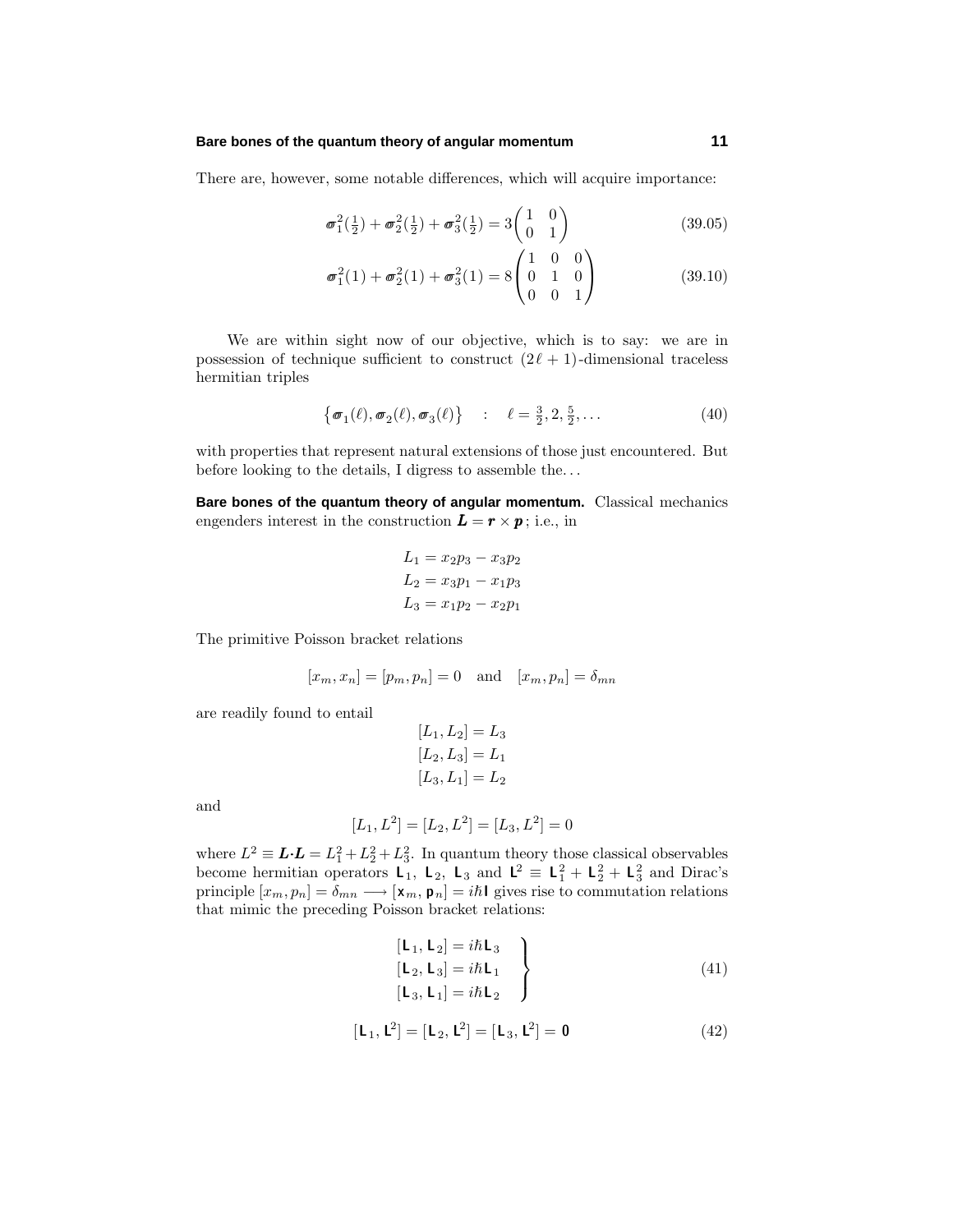The function-theoretic approach to the subject<sup>16</sup> proceeds from

$$
\mathbf{x} \to \mathbf{x} \quad \text{and} \quad \mathbf{p} \to \frac{\hbar}{i} \nabla
$$

and leads (one works actually in spherical coordinates) to the theory of spherical harmonics

$$
Y_{\ell}^{m}(\boldsymbol{x}) \quad : \quad \left\{ \begin{array}{l} \ell = 0, 1, 2, \dots \\ m = -\ell, -(\ell - 1), \dots, -1, 0, +1, \dots, +(\ell - 1), +\ell \end{array} \right.
$$
\n
$$
\begin{array}{l} \mathbf{L}^{2} Y_{\ell}^{m} = \ell(\ell + 1) \cdot Y_{\ell}^{m} \\ \mathbf{L}_{3} Y_{\ell}^{m} = m\hbar \cdot Y_{\ell}^{m} \end{array} \right\}
$$
\n(43)

But the subject admits also of algebraic development, and that approach, while it serves to reproduce the function-theoretic results just summarized, leads also to a physically important algebraic extension

$$
\ell = 0, \frac{1}{2}, 1, \frac{3}{2}, 2, \frac{5}{2} \dots \tag{44}
$$

of the preceding theory.

One makes a notational adjustment

**L** → **J**

to emphasize that one is talking now about an expanded subject (fusion of the "theory of orbital angular momentum" and a "theory of intrinsic spin") and introduces non-hermitian "ladder operators"

$$
\left.\begin{array}{c}\n\mathbf{J}_{+} = \mathbf{J}_{1} + i \mathbf{J}_{2} \\
\mathbf{J}_{-} = \mathbf{J}_{1} - i \mathbf{J}_{2}\n\end{array}\right\}\n\tag{45}
$$

One finds the  $\ell^{\text{th}}$  eigenspace of  $J^2$  to be  $(2\ell + 1)$ -dimensional, and uses  $J_3$  to resolve the degeneracy. Let the normalized simultaneous eigenvectors of **J**<sup>2</sup> and  $\mathbf{J}_3$  be denoted  $|\ell, m$ :

$$
\begin{aligned}\n\mathbf{J}^2|\ell,m) &= \ell(\ell+1)\hbar^2 \cdot |\ell,m) \\
\mathbf{J}_3|\ell,m) &= m\hbar \cdot |\ell,m) \\
(\ell,m|\ell',m') &= \delta_{\ell\ell'}\delta_{mm'}\n\end{aligned} \tag{46}
$$

One finds that

$$
\mathbf{J}_{+}|\ell,m\rangle \sim |\ell,m+1\rangle \quad : \quad m < \ell \quad \}
$$
  

$$
\mathbf{J}_{+}|\ell,m\rangle = 0 \quad : \quad m = \ell \quad \}
$$
 (47.1)

$$
\mathbf{J}_{-}|\ell,m\rangle \sim |\ell,m-1\rangle \quad : \quad m > -\ell
$$
  

$$
\mathbf{J}_{+}|\ell,m\rangle = 0 \qquad : \quad m = -\ell
$$
 (47.2)

<sup>&</sup>lt;sup>16</sup> See D. Griffiths' *Introduction to Quantum Mechanics* (1995),  $\S$ §4.1.2 and 4.3 or, indeed, any quantum text. For an approach (Kramers') more in keeping with the spirit of the present discussion see again my "Algebraic approach*...* "<sup>12</sup>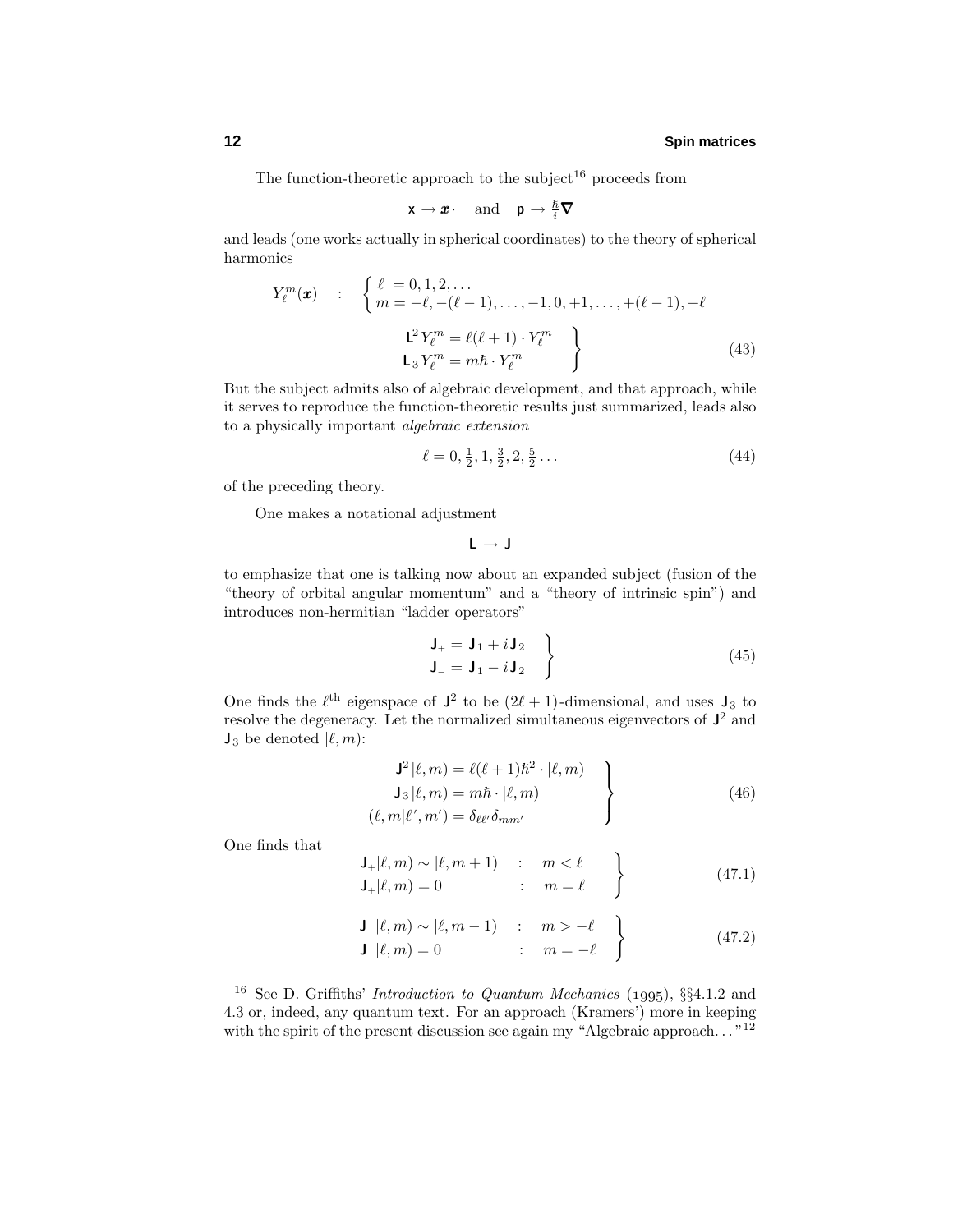#### **Bare bones of the quantum theory of angular momentum 13**

and that one has to introduce ugly renormalization factors

$$
\frac{1}{\hbar\sqrt{\ell(\ell+1) - m(m\pm 1)}}\tag{48}
$$

to turn the ∼'s into ='s.

My plan is not to make active use of this standard material, but to show that the results we achieve by other means exemplify it. We note in that connection that if matrices  $\{\sigma_1, \sigma_2, \sigma_3\}$  satisfy commutation relations of the form (38), then the matrices

$$
\mathbb{J}_n \equiv \frac{1}{2}\hbar \,\pmb{\sigma}_n \qquad : \quad n = 1, 2, 3 \tag{49}
$$

bear the physical dimensionality of  $\hbar$  (i.e., of angular momentum) and satisfy (41); such matrices are called "angular momentum matrices" (more pointedly: spin matrices).<sup>17</sup>

To reduce notational clutter we agree at this point to adopt units in which

#### $\hbar$  is numerically equal to unity

Simple dimensional analysis would serve to restore all missing  $\hbar$ -factors.

Look now to particulars of the case  $\ell = \frac{1}{2}$ . We have

$$
\mathbb{J}_1 = \frac{1}{2} \begin{pmatrix} 0 & 1 \\ 1 & 0 \end{pmatrix}, \quad \mathbb{J}_2 = \frac{1}{2} \begin{pmatrix} 0 & -i \\ i & 0 \end{pmatrix}, \quad \mathbb{J}_3 = \frac{1}{2} \begin{pmatrix} 1 & 0 \\ 0 & -1 \end{pmatrix}
$$
 (50.1)

whence

$$
\mathbb{J}^2 \equiv \mathbb{J}_1^2 + \mathbb{J}_2^2 + \mathbb{J}_3^2 = \frac{3}{4} \begin{pmatrix} 1 & 0 \\ 0 & 1 \end{pmatrix}
$$
 (50.2)

$$
\frac{3}{4} = \frac{1}{2} \left( \frac{1}{2} + 1 \right) \tag{50.3}
$$

All 2-vectors are eigenvectors of  $\mathbb{J}^2$ . To resolve that universal degeneracy we select  $\mathbb{J}_3$  which, because it is diagonal, has obvious spectral properties:

eigenvalue 
$$
+\frac{1}{2}
$$
 with normalized eigenvector  $|\frac{1}{2}, +\frac{1}{2}) \equiv \begin{pmatrix} 1 \\ 0 \end{pmatrix}$   
eigenvalue  $-\frac{1}{2}$  with normalized eigenvector  $|\frac{1}{2}, -\frac{1}{2}) \equiv \begin{pmatrix} 0 \\ 1 \end{pmatrix}$  (50.4)

<sup>&</sup>lt;sup>17</sup> The commutators of the generators  $\mathbb{T}_n$  of O(3) were found at (14) to mimic the Poisson bracket relations  $[L_1, L_2] = L_3$ , etc. But if, in the spirit of the preceding discussion, we construct  $\mathbb{J}_n \equiv i\hbar \mathbb{T}_n$  we obtain  $[\mathbb{J}_1, \mathbb{J}_2] = -i\hbar \mathbb{J}_3$ , etc. which have *reverse chirality*.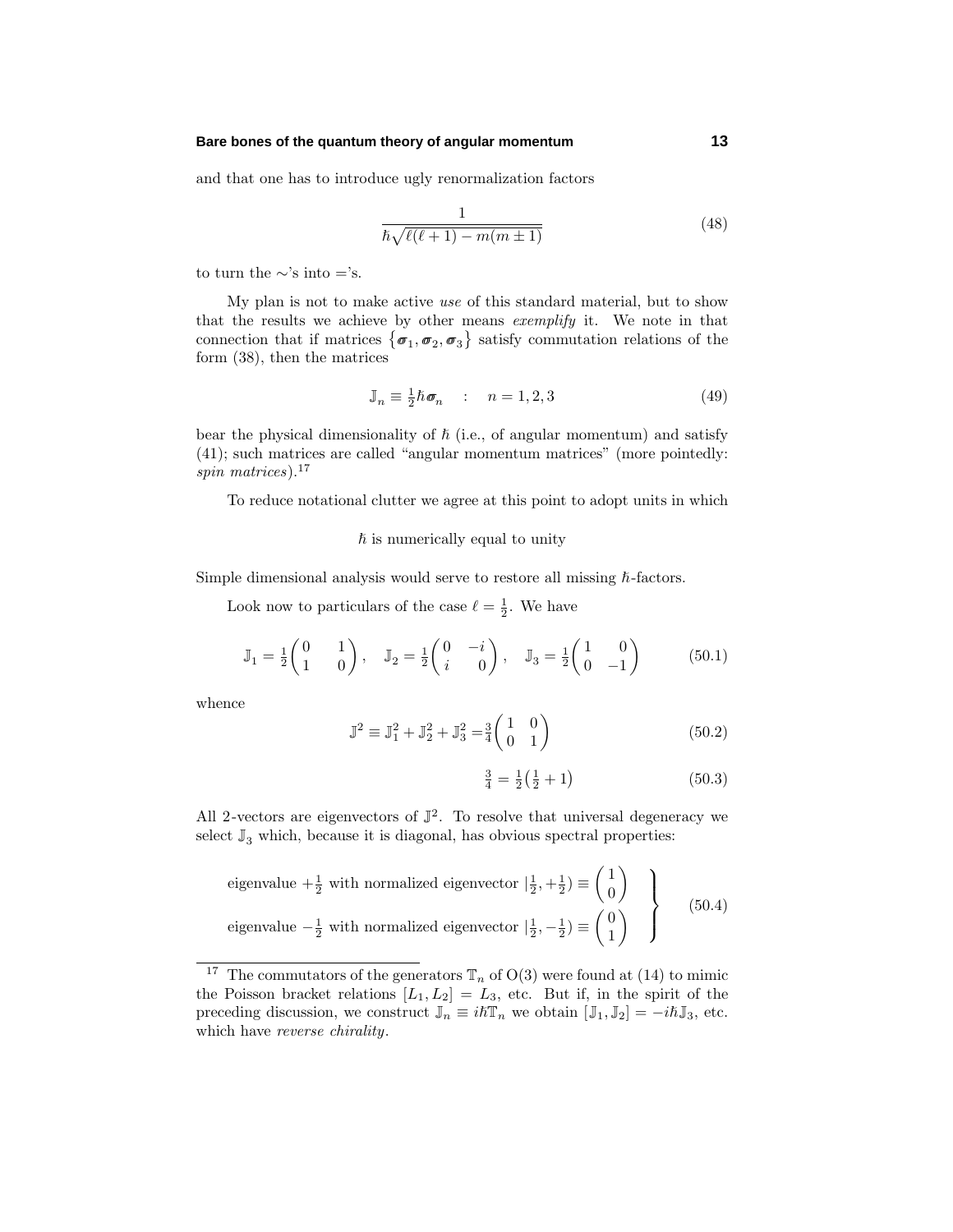$\mathbb{J}_1$  and  $\mathbb{J}_2$  have spectra identical to that of  $\mathbb{J}_3$ , but distinct sets of eigenvectors. The ladder operators (45) become non-hermitian ladder matrices

$$
\mathbb{J}_{+} = \begin{pmatrix} 0 & 1 \\ 0 & 0 \end{pmatrix} \quad \text{and} \quad \mathbb{J}_{-} = \begin{pmatrix} 0 & 0 \\ 1 & 0 \end{pmatrix} \tag{50.5}
$$

By inspection we have

$$
\begin{array}{ll}\text{action of } \mathbb{J}_+ & : \begin{pmatrix} 0 \\ 1 \end{pmatrix} \nearrow \begin{pmatrix} 1 \\ 0 \end{pmatrix} \nearrow \begin{pmatrix} 0 \\ 0 \end{pmatrix} \\ \text{action of } \mathbb{J}_- & : \begin{pmatrix} 1 \\ 0 \end{pmatrix} \searrow \begin{pmatrix} 0 \\ 1 \end{pmatrix} \searrow \begin{pmatrix} 0 \\ 0 \end{pmatrix} \end{array} \tag{50.6}
$$

which are illustrative of (47). Note the absence in this case of normalization factors; i.e., that the  $\sim$ 's have become equalities.

A better glimpse of the situation-in-general is provided by the case  $\ell = 1$ . Reading from (37) we have

$$
\mathbb{J}_1(1) \equiv \frac{1}{2} \begin{pmatrix} 0 & +\sqrt{2} & 0 \\ \sqrt{2} & 0 & +\sqrt{2} \\ 0 & \sqrt{2} & 0 \end{pmatrix}
$$

$$
\mathbb{J}_2(1) \equiv i \frac{1}{2} \begin{pmatrix} 0 & -\sqrt{2} & 0 \\ \sqrt{2} & 0 & -\sqrt{2} \\ 0 & \sqrt{2} & 0 \end{pmatrix}
$$

$$
\mathbb{J}_3(1) \equiv \begin{pmatrix} 1 & 0 & 0 \\ 0 & 0 & 0 \\ 0 & 0 & -1 \end{pmatrix}
$$
(51.1)

whence

$$
\mathbb{J}^2 \equiv \mathbb{J}_1^2 + \mathbb{J}_2^2 + \mathbb{J}_3^2 = 2 \begin{pmatrix} 1 & 0 & 0 \\ 0 & 1 & 0 \\ 0 & 0 & 1 \end{pmatrix}
$$
 (51.2)

$$
2 = 1(1+1) \tag{51.3}
$$

All 3-vectors are eigenvectors of  $\mathbb{J}^2$ . To resolve that universal degeneracy we select  $\mathbb{J}_3$  which, because it is diagonal, has obvious spectral properties:

eigenvalue +1 with normalized eigenvector 
$$
|1, +1\rangle \equiv \begin{pmatrix} 1 \\ 0 \\ 0 \end{pmatrix}
$$
  
eigenvalue 0 with normalized eigenvector  $|1, 0\rangle \equiv \begin{pmatrix} 0 \\ 1 \\ 0 \end{pmatrix}$   
eigenvalue -1 with normalized eigenvector  $|1, -1\rangle \equiv \begin{pmatrix} 0 \\ 0 \\ 1 \end{pmatrix}$  (51.4)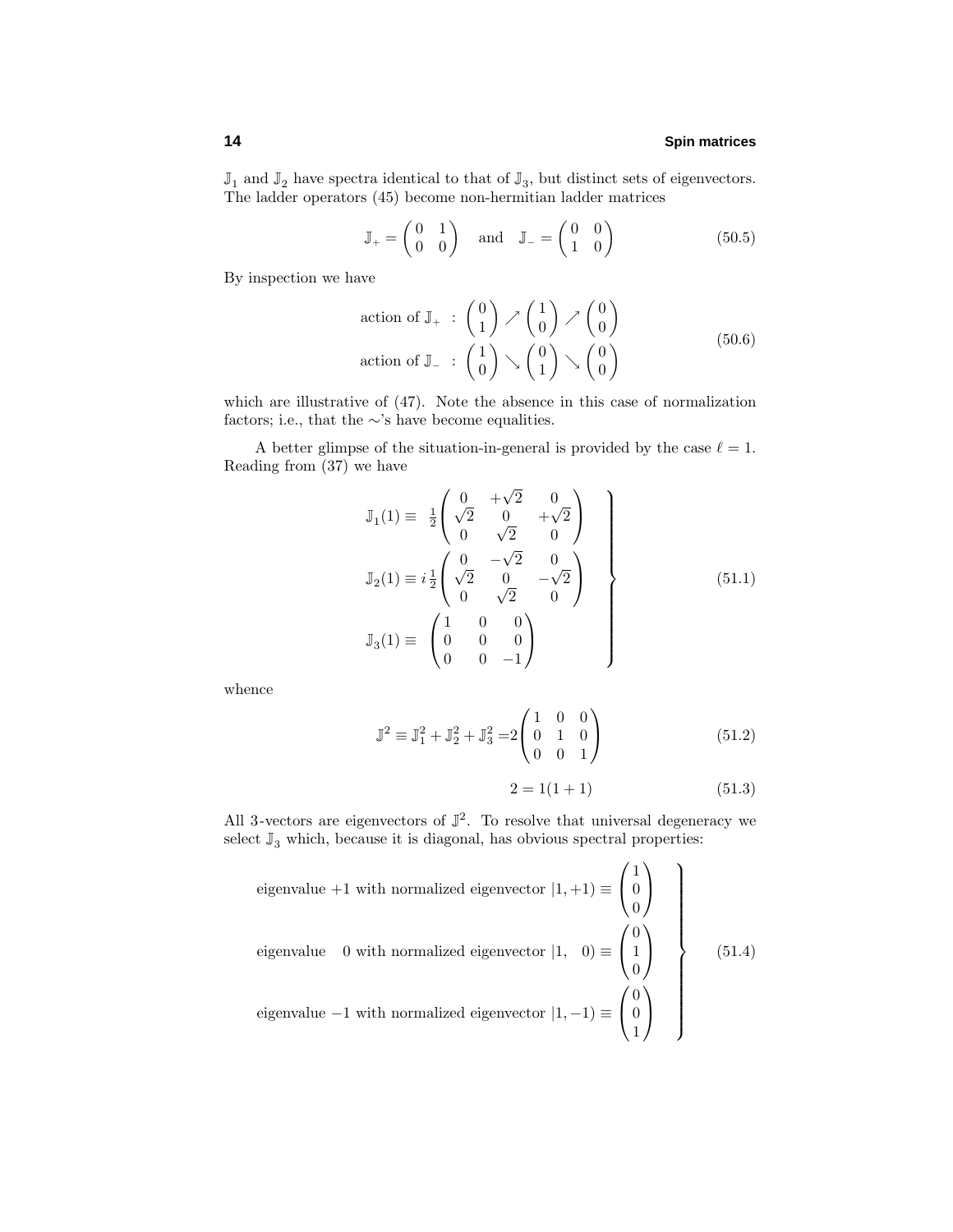#### **A case of special interest: spin 3/2 15**

The ladder matrices become

$$
\mathbb{J}_{+} = \begin{pmatrix} 0 & \sqrt{2} & 0 \\ 0 & 0 & \sqrt{2} \\ 0 & 0 & 0 \end{pmatrix} \text{ and } \mathbb{J}_{-} = \begin{pmatrix} 0 & 0 & 0 \\ \sqrt{2} & 0 & 0 \\ 0 & \sqrt{2} & 0 \end{pmatrix}
$$
 (51.5)

which by quick calculation give

$$
J_{+}|1,-1) = \sqrt{2} |1, 0)
$$
  
\n
$$
J_{+}|1, 0) = \sqrt{2} |1, +1)
$$
  
\n
$$
J_{+}|1, +1) = 0
$$
  
\n
$$
J_{-}|1, +1) = \sqrt{2} |1, 0)
$$
  
\n
$$
J_{-}|1, 0) = \sqrt{2} |1, -1)
$$
  
\n
$$
J_{-}|1, -1) = 0
$$
  
\n(51.6 $\downarrow$ )

Normalization now is necessary, and the factor

$$
N_{\pm}(\ell, m) \equiv \frac{1}{\sqrt{\ell(\ell+1) - m(m \pm 1)}}\tag{52}
$$

advertised at (48) does in fact do the job, since

$$
N_{+}(1,-1) = 1/\sqrt{2}
$$
  
\n
$$
N_{+}(1, 0) = 1/\sqrt{2}
$$
  
\n
$$
N_{-}(1,+1) = 1/\sqrt{2}
$$
  
\n
$$
N_{-}(1, 0) = 1/\sqrt{2}
$$

**Spin 3/2.** We look now to the case  $\ell = \frac{3}{2}$ , which was of special interest to Penrose (as—for other reasons—it has been to quantum field theorists<sup>18</sup>), and is of special interest therefore also to us. The simplest extension of the argument that gave (21) now gives

$$
\begin{pmatrix} uuu \\ uuv \\ uvv \\ vvv \end{pmatrix} = \begin{pmatrix} \alpha^3 & 3\alpha^2\beta & 3\alpha\beta^2 & \beta^3 \\ -\alpha^2\beta^* & \alpha^2\alpha^* - 2\alpha\beta\beta^* & 2\alpha\alpha^*\beta - \beta^2\beta^* & \alpha^*\beta^2 \\ \alpha(\beta^*)^2 & -2\alpha\alpha^*\beta^* + \beta(\beta^*)^2 & \alpha(\alpha^*)^2 - 2\alpha^*\beta\beta^* & (\alpha^*)^2\beta \\ -(\beta^*)^3 & 3\alpha^*(\beta^*)^2 & -3(\alpha^*)^2\beta^* & (\alpha^*)^3 \end{pmatrix} \begin{pmatrix} uuu \\ uuv \\ uvv \\ vvv \end{pmatrix}
$$

<sup>&</sup>lt;sup>18</sup> See H. Umezawa, *Quantum Field Theory* (1956), p. 71 for discussion of what the "Rarita– Schwinger formalism" (Phys. Rev. **60**, 61 (1941)) has to say about the case  $\ell = \frac{3}{2}$ . Relatedly: on p. 454 in I. Duck & E. C. G. Sudarshan, *Pauli and the Spin–Statistics Theorem*  $(1997)$  it is remarked that "*...* The kinematics thus depends on the dynamics! As a result, for a charged spin- $\frac{3}{2}$  field the anticommutator... depends on the external field in such a manner that quantization becomes inconsistent."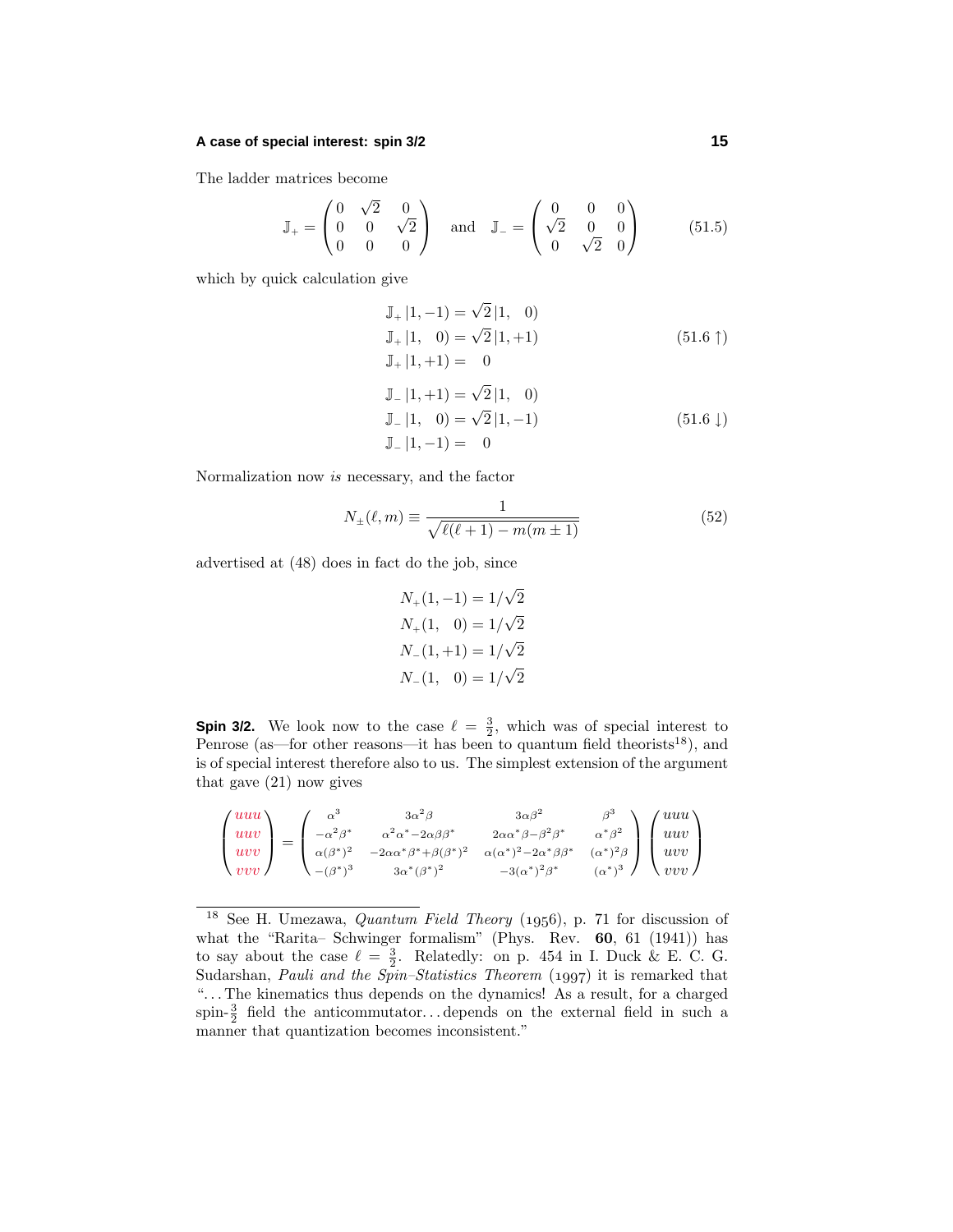which we agree to abbreviate

$$
\zeta(\tfrac{3}{2}) = \mathbb{Q}(\tfrac{3}{2})\zeta(\tfrac{3}{2})
$$

Write

$$
(u^*u + v^*v)^3 = (uuu)^*(uuu) + 3(uuv)^*(uuv) + 3(uvv)^*(uvv) + (vvv)^*(vvv)
$$
  

$$
= \zeta^{\binom{3}{2}} \mathbb{G}(\frac{3}{2}) \zeta(\frac{3}{2})
$$
  

$$
\mathbb{G}(\frac{3}{2}) \equiv \begin{pmatrix} 1 & 0 & 0 & 0 \\ 0 & 3 & 0 & 0 \\ 0 & 0 & 3 & 0 \\ 0 & 0 & 0 & 1 \end{pmatrix}
$$

Define

$$
\xi(\frac{3}{2}) \equiv \sqrt{\mathbb{G}} \,\zeta(\frac{3}{2}) \quad \text{with} \quad \sqrt{\mathbb{G}} = \begin{pmatrix} 1 & 0 & 0 & 0 \\ 0 & \sqrt{3} & 0 & 0 \\ 0 & 0 & \sqrt{3} & 0 \\ 0 & 0 & 0 & 1 \end{pmatrix}
$$

Then the left side of

$$
\xi^{\mathbf{t}}(\frac{3}{2})\xi(\frac{3}{2}) = (u^*u + v^*v)^3 = [\xi^{\mathbf{t}}(\frac{1}{2})\xi(\frac{1}{2})]^3
$$

is invariant under under the induced transformation

$$
\xi(\frac{3}{2}) \longmapsto \xi(\frac{3}{2}) \equiv \mathbb{S}(\frac{3}{2}) \xi(\frac{3}{2}) \tag{53.1}
$$

$$
\mathbb{S}\left(\frac{3}{2}\right) \equiv \mathbb{G}^{+\frac{1}{2}} \cdot \mathbb{Q}\left(\frac{3}{2}\right) \cdot \mathbb{G}^{-\frac{1}{2}} \tag{53.2}
$$

*Mathematica* informs us—now not at all to our surprise—that the  $4\times 4$  matrix

$$
\mathbb{S}\left(\frac{3}{2}\right) = \begin{pmatrix} \alpha^3 & \sqrt{3}\alpha^2\beta & \sqrt{3}\alpha\beta^2 & \beta^3\\ -\sqrt{3}\alpha^2\beta^* & \alpha^2\alpha^* - 2\alpha\beta\beta^* & 2\alpha\alpha^*\beta - \beta^2\beta^* & \sqrt{3}\alpha^*\beta^2\\ \sqrt{3}\alpha(\beta^*)^2 & -2\alpha\alpha^*\beta^* + \beta(\beta^*)^2 & \alpha(\alpha^*)^2 - 2\alpha^*\beta\beta^* & \sqrt{3}(\alpha^*)^2\beta\\ -(\beta^*)^3 & \sqrt{3}\alpha^*(\beta^*)^2 & -\sqrt{3}(\alpha^*)^2\beta^* & (\alpha^*)^3 \end{pmatrix} \tag{54}
$$

is unitary and unimodular:

$$
\mathbb{S}^{\mathsf{t}}(\frac{3}{2})\,\mathbb{S}(\frac{3}{2}) = \mathbb{I} \qquad \text{and} \qquad \det \mathbb{S}(\frac{3}{2}) = 1 \tag{55}
$$

Drawing again upon (28) we in leading order have

$$
\mathbb{S}\left(\frac{3}{2}\right) = \begin{pmatrix} \alpha^3 & \sqrt{3}\beta & 0 & 0\\ -\sqrt{3}\beta^* & \alpha^2\alpha^* & 2\beta & 0\\ 0 & -2\beta^* & \alpha(\alpha^*)^2 & \sqrt{3}\beta\\ 0 & 0 & -\sqrt{3}\beta^* & (\alpha^*)^3 \end{pmatrix} + \cdots
$$

which becomes

$$
\mathbb{S}\left(\frac{3}{2}\right) = \mathbb{I} + i \,\delta\theta \cdot \left(k_1 \boldsymbol{\sigma}_1\left(\frac{3}{2}\right) + k_2 \boldsymbol{\sigma}_2\left(\frac{3}{2}\right) + k_3 \boldsymbol{\sigma}_3\left(\frac{3}{2}\right)\right) + \cdots \tag{56}
$$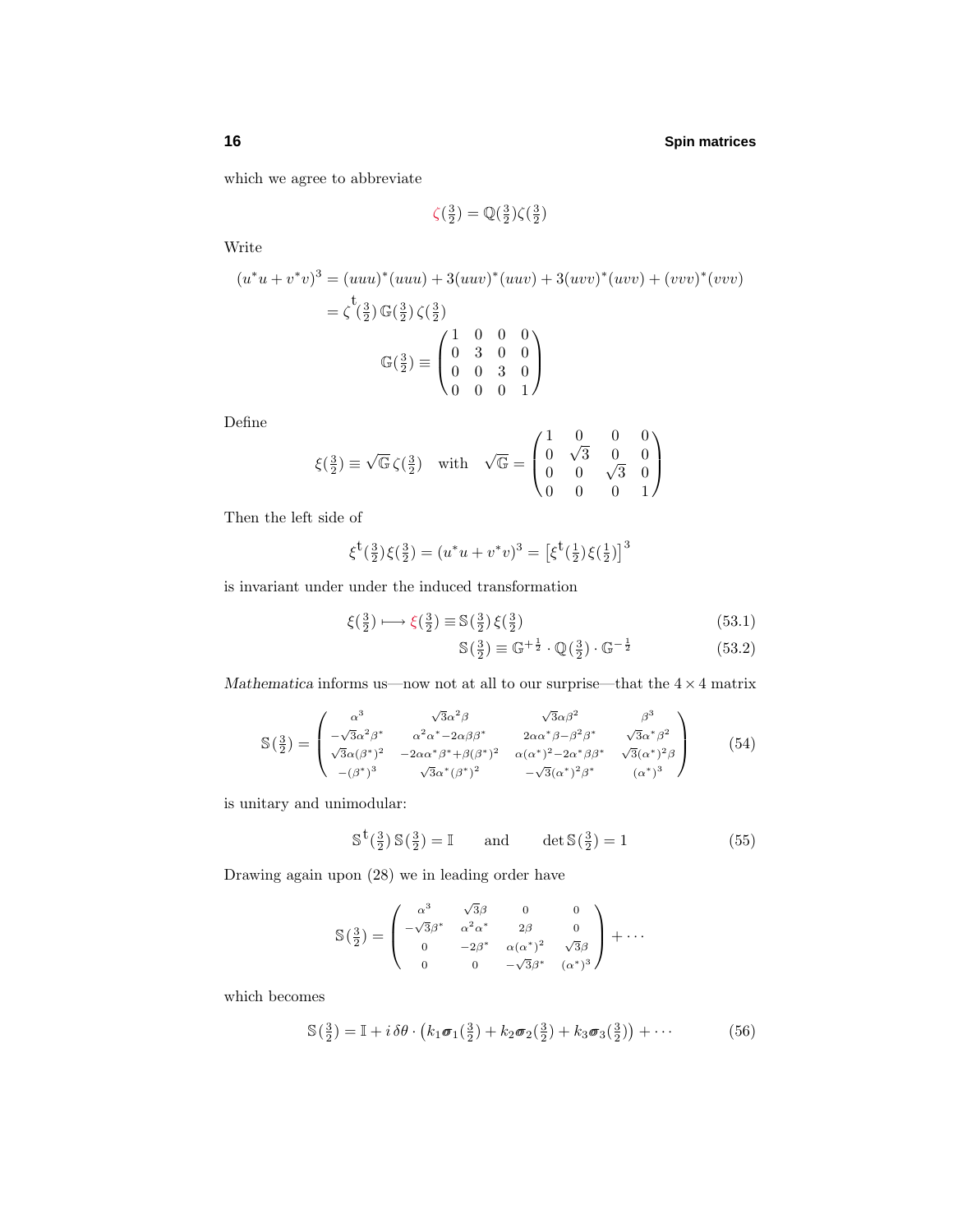with

$$
\sigma_1(\frac{3}{2}) \equiv \begin{pmatrix} 0 & +\sqrt{3} & 0 & 0 \\ \sqrt{3} & 0 & +2 & 0 \\ 0 & 2 & 0 & +\sqrt{3} \\ 0 & 0 & \sqrt{3} & 0 \end{pmatrix}
$$

$$
\sigma_2(\frac{3}{2}) \equiv i \begin{pmatrix} 0 & -\sqrt{3} & 0 & 0 \\ \sqrt{3} & 0 & -2 & 0 \\ 0 & 2 & 0 & -\sqrt{3} \\ 0 & 0 & \sqrt{3} & 0 \end{pmatrix}
$$

$$
\sigma_3(\frac{3}{2}) \equiv \begin{pmatrix} 3 & 0 & 0 & 0 \\ 0 & 1 & 0 & 0 \\ 0 & 0 & -1 & 0 \\ 0 & 0 & 0 & -3 \end{pmatrix}
$$
(57)

By quick computation we verify that (compare (38))

$$
\begin{aligned}\n\left[\sigma_1(\frac{3}{2}), \sigma_2(\frac{3}{2})\right] &= 2i\sigma_3(\frac{3}{2}) \\
\left[\sigma_2(\frac{3}{2}), \sigma_3(\frac{3}{2})\right] &= 2i\sigma_1(\frac{3}{2}) \\
\left[\sigma_3(\frac{3}{2}), \sigma_1(\frac{3}{2})\right] &= 2i\sigma_2(\frac{3}{2})\n\end{aligned}
$$
\n(58)

and find that (compare (39))

$$
\boldsymbol{\sigma}_1^2(\tfrac{3}{2}) + \boldsymbol{\sigma}_2^2(\tfrac{3}{2}) + \boldsymbol{\sigma}_3^2(\tfrac{3}{2}) = 15 \begin{pmatrix} 1 & 0 & 0 & 0 \\ 0 & 1 & 0 & 0 \\ 0 & 0 & 1 & 0 \\ 0 & 0 & 0 & 1 \end{pmatrix}
$$
(59)

Thus are we led by (49:  $\hbar = 1$ ) to the spin matrices

$$
\mathbb{J}_{1}(\frac{3}{2}) \equiv \frac{1}{2} \begin{pmatrix} 0 & +\sqrt{3} & 0 & 0 \\ \sqrt{3} & 0 & +2 & 0 \\ 0 & 2 & 0 & +\sqrt{3} \\ 0 & 0 & \sqrt{3} & 0 \end{pmatrix}
$$

$$
\mathbb{J}_{2}(\frac{3}{2}) \equiv i\frac{1}{2} \begin{pmatrix} 0 & -\sqrt{3} & 0 & 0 \\ \sqrt{3} & 0 & -2 & 0 \\ 0 & 2 & 0 & -\sqrt{3} \\ 0 & 0 & \sqrt{3} & 0 \end{pmatrix}
$$

$$
\mathbb{J}_{3}(\frac{3}{2}) \equiv \begin{pmatrix} \frac{3}{2} & 0 & 0 & 0 \\ 0 & \frac{1}{2} & 0 & 0 \\ 0 & 0 & -\frac{1}{2} & 0 \\ 0 & 0 & 0 & -\frac{3}{2} \end{pmatrix}
$$
(60.1)

which give

$$
\mathbb{J}^{2}(\frac{3}{2}) \equiv \mathbb{J}_{1}^{2}(\frac{3}{2}) + \mathbb{J}_{2}^{2}(\frac{3}{2}) + \mathbb{J}_{3}^{2}(\frac{3}{2}) = \frac{15}{4} \begin{pmatrix} 1 & 0 & 0 & 0 \\ 0 & 1 & 0 & 0 \\ 0 & 0 & 1 & 0 \\ 0 & 0 & 0 & 1 \end{pmatrix}
$$
 (60.2)  

$$
\frac{15}{4} = \frac{3}{2}(\frac{3}{2} + 1)
$$
 (60.3)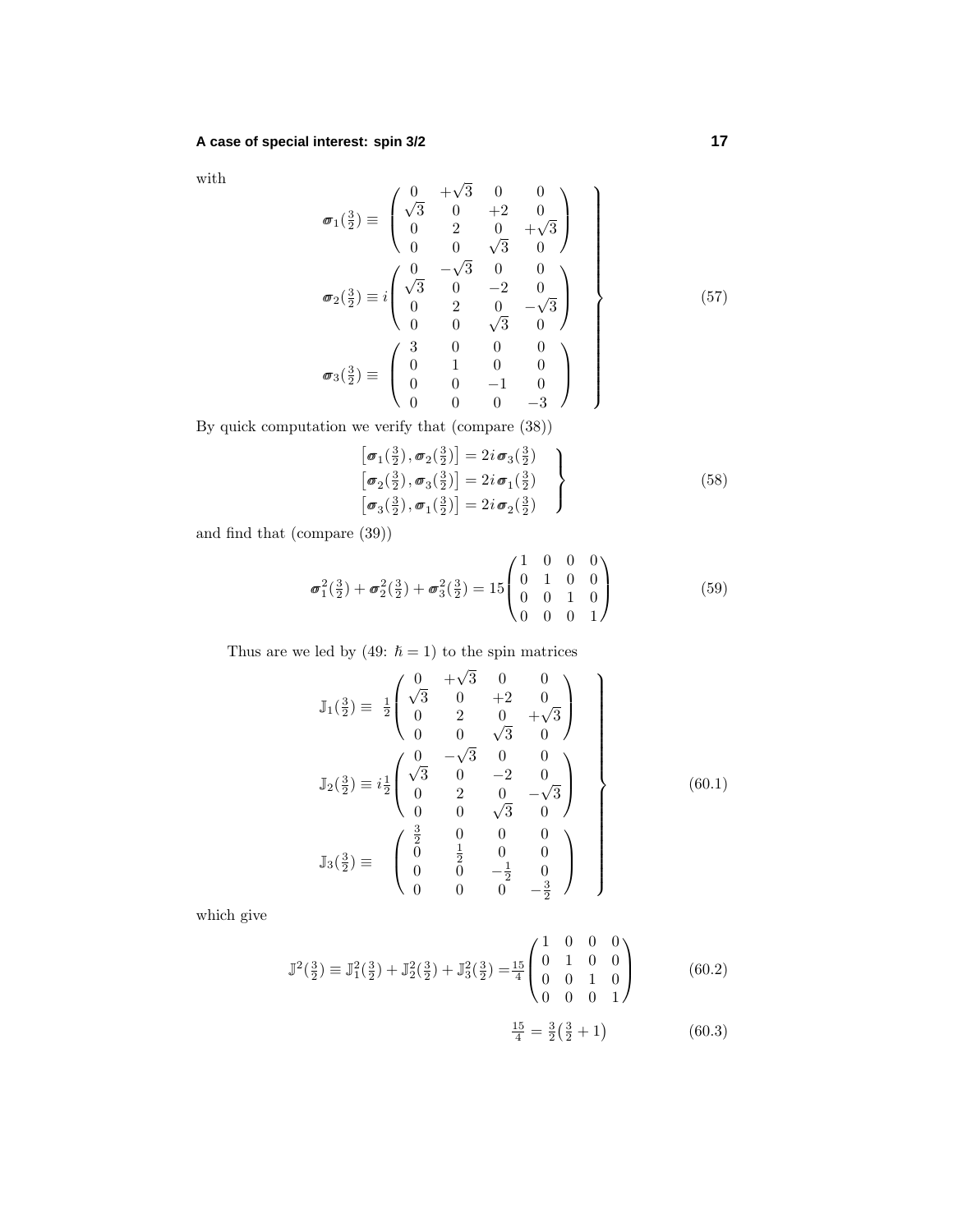All 4-vectors are eigenvectors of  $\mathbb{J}^2(\frac{3}{2})$ . To resolve that universal degeneracy we select  $\mathbb{J}_{3}(\frac{3}{2})$  which, because it is diagonal, has obvious spectral properties:

eigenvalue 
$$
+\frac{3}{2}
$$
 with normalized eigenvector  $|\frac{3}{2}, +\frac{3}{2}\rangle \equiv \begin{pmatrix} 1 \\ 0 \\ 0 \\ 0 \end{pmatrix}$   
\neigenvalue  $+\frac{1}{2}$  with normalized eigenvector  $|\frac{3}{2}, +\frac{1}{2}\rangle \equiv \begin{pmatrix} 0 \\ 1 \\ 0 \\ 0 \end{pmatrix}$   
\neigenvalue  $-\frac{1}{2}$  with normalized eigenvector  $|\frac{3}{2}, -\frac{1}{2}\rangle \equiv \begin{pmatrix} 0 \\ 0 \\ 1 \\ 0 \end{pmatrix}$   
\neigenvalue  $-\frac{3}{2}$  with normalized eigenvector  $|\frac{3}{2}, -\frac{3}{2}\rangle \equiv \begin{pmatrix} 0 \\ 0 \\ 0 \\ 1 \end{pmatrix}$ 

 $\mathbb{J}_{1}(\frac{3}{2})$  and  $\mathbb{J}_{2}(\frac{3}{2})$  have spectra identical to that of  $\mathbb{J}_{3}(\frac{3}{2})$ , but distinct sets of eigenvectors. The ladder operators (45) become non-hermitian ladder matrices

$$
\mathbb{J}_{+}(\frac{3}{2}) = \begin{pmatrix} 0 & \sqrt{3} & 0 & 0 \\ 0 & 0 & 2 & 0 \\ 0 & 0 & 0 & \sqrt{3} \\ 0 & 0 & 0 & 0 \end{pmatrix} \text{ and } \mathbb{J}_{-}(\frac{3}{2}) = \begin{pmatrix} 0 & 0 & 0 & 0 \\ \sqrt{3} & 0 & 0 & 0 \\ 0 & 2 & 0 & 0 \\ 0 & 0 & \sqrt{3} & 0 \end{pmatrix} \quad (60.5)
$$

By inspection we have

$$
\mathbb{J}_{+}(\frac{3}{2})\left|\frac{3}{2},-\frac{3}{2}\right) = \sqrt{3}\left|\frac{3}{2},-\frac{1}{2}\right) \text{ with } N(\frac{3}{2},-\frac{3}{2}) = 1/\sqrt{3} \n\mathbb{J}_{+}(\frac{3}{2})\left|\frac{3}{2},-\frac{1}{2}\right) = 2\left|\frac{3}{2},+\frac{1}{2}\right) \text{ with } N(\frac{3}{2},-\frac{1}{2}) = 1/2 \n\mathbb{J}_{+}(\frac{3}{2})\left|\frac{3}{2},+\frac{1}{2}\right) = \sqrt{3}\left|\frac{3}{2},+\frac{3}{2}\right) \text{ with } N(\frac{3}{2},+\frac{1}{2}) = 1/\sqrt{3} \n\mathbb{J}_{+}(\frac{3}{2})\left|\frac{3}{2},+\frac{3}{2}\right) = 0
$$
\n(60.6<sup>†</sup>)

and similar equations describing the step-down action of  $\mathbb{J}_-(\frac{3}{2})$ . Matrices identical to  $(60.1)$  and  $(60.5)$  appear on p. 203 of Schiff and p. 345 of Powell & Crasemann.<sup>7</sup>

**Spin 2.** The *pattern* of the argument—which I have reviewed in plodding detail—remains unchanged, so I will be content to record only the most salient particulars. We look to the (19)-induced transformation of

$$
\zeta(2) \equiv \begin{pmatrix} u u u u \\ u u v v \\ u v v v \\ v v v v \end{pmatrix}
$$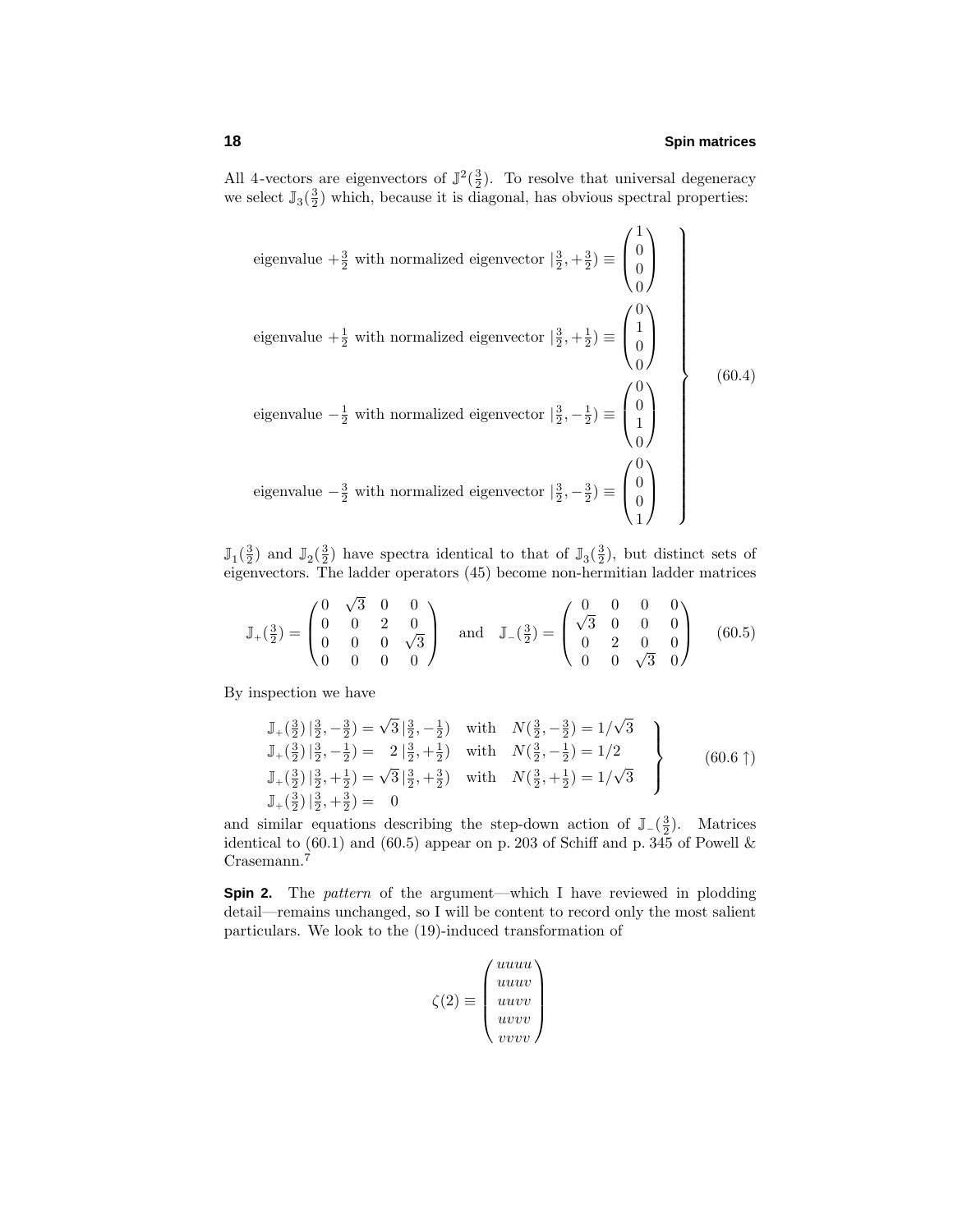#### **Spin 2 19**

and obtain  $\zeta(2) = \mathbb{Q}(2)\zeta(2)$  where  $\mathbb{Q}(2)$  is a  $5 \times 5$  mess. From

$$
(u^*u + v^*v)^4 = \zeta^{\mathfrak{t}}(2) \mathbb{G}(2) \zeta(2)
$$

$$
\mathbb{G}(2) \equiv \begin{pmatrix} 1 & 0 & 0 & 0 & 0 \\ 0 & 4 & 0 & 0 & 0 \\ 0 & 0 & 6 & 0 & 0 \\ 0 & 0 & 0 & 4 & 0 \\ 0 & 0 & 0 & 0 & 1 \end{pmatrix}
$$

we are led to write

$$
\xi(2) \equiv \sqrt{\mathbb{G}} \,\zeta(2) \quad \text{with} \quad \sqrt{\mathbb{G}} = \begin{pmatrix} 1 & 0 & 0 & 0 & 0 \\ 0 & \sqrt{4} & 0 & 0 & 0 \\ 0 & 0 & \sqrt{6} & 0 & 0 \\ 0 & 0 & 0 & \sqrt{4} & 0 \\ 0 & 0 & 0 & 0 & 1 \end{pmatrix}
$$

giving

$$
\xi(2) \longmapsto \xi(2) \equiv \mathbb{S}(2) \, \xi(2)
$$

$$
\mathbb{S}(2) \equiv \mathbb{G}^{+\frac{1}{2}} \cdot \mathbb{Q}(2) \cdot \mathbb{G}^{-\frac{1}{2}}
$$

where S(2) is again a patterned mess (*Mathematica* assures us that S(2) is unitary and unimodular) which, however, simplifies markedly in leading order:

$$
\mathbb{S}(2) = \begin{pmatrix}\n\alpha^4 & 2\beta & 0 & 0 & 0 \\
-2\beta^* & \alpha^3\alpha^* & \sqrt{6}\beta & 0 & 0 \\
0 & -\sqrt{6}\beta^* & \alpha^2(\alpha^*)^2 & \sqrt{6}\beta & 0 \\
0 & 0 & -\sqrt{6}\beta^* & \alpha(\alpha^*)^3 & 2\beta \\
0 & 0 & 0 & -2\beta^* & (\alpha^*)^4\n\end{pmatrix} + \cdots
$$
\n
$$
= \mathbb{I} + i \begin{pmatrix}\n4k_3 & 2(k_1 - ik_2) & 0 & 0 & 0 \\
2(k_1 + ik_2) & 2k_3 & \sqrt{6}(k_1 - ik_2) & 0 & 0 \\
0 & \sqrt{6}(k_1 + ik_2) & 0 & \sqrt{6}(k_1 - ik_2) & 0 \\
0 & 0 & \sqrt{6}(k_1 + ik_2) & -2k_3 & 2(k_1 - ik_2) \\
0 & 0 & 0 & 2(k_1 + ik_2) & -4k_3\n\end{pmatrix} + \cdots
$$

From this information we extract the information reported on the next page: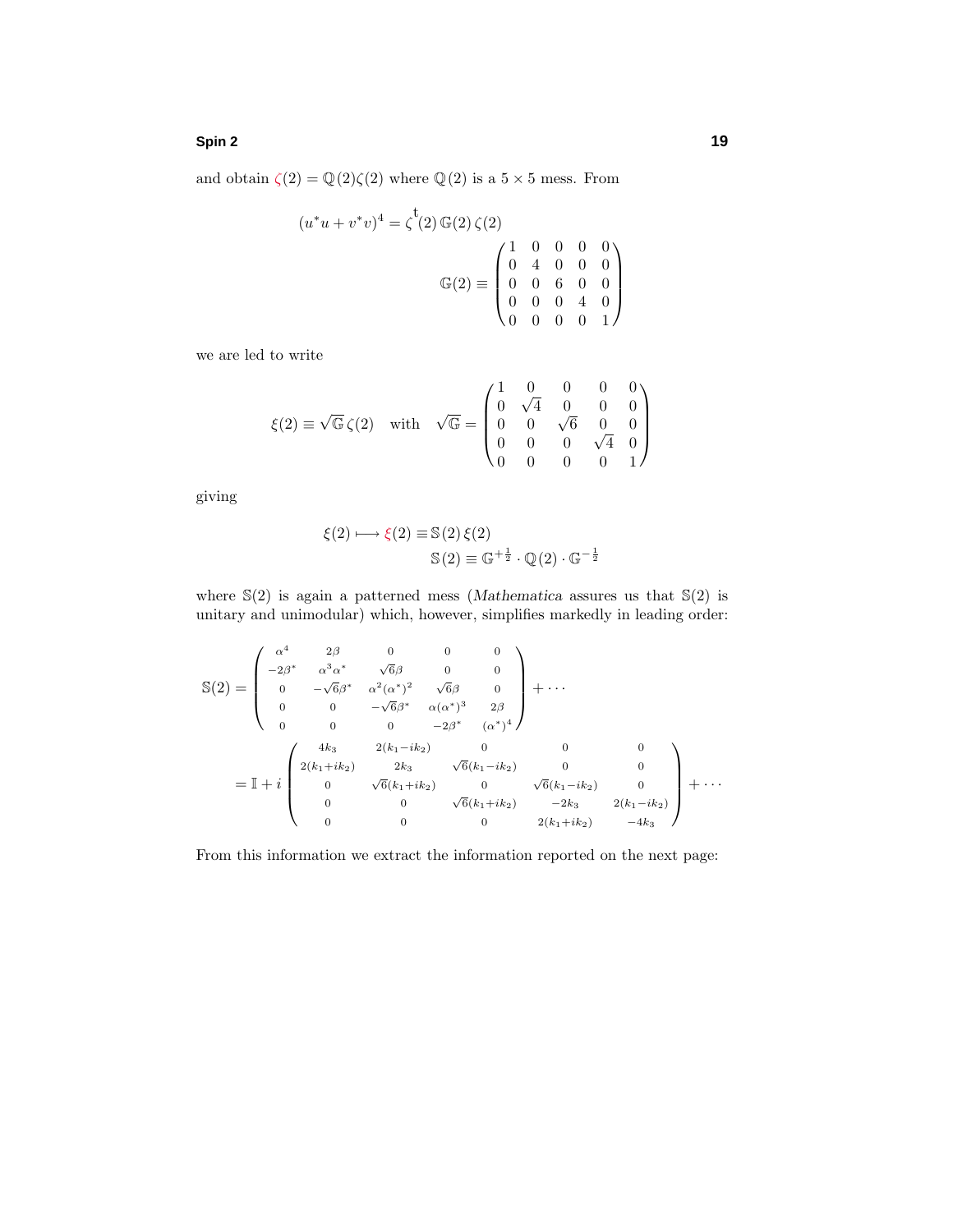$$
\mathbb{J}_1(2) = \frac{1}{2} \begin{pmatrix}\n0 & +2 & 0 & 0 & 0 \\
2 & 0 & +\sqrt{6} & 0 & 0 \\
0 & \sqrt{6} & 0 & +\sqrt{6} & 0 \\
0 & 0 & \sqrt{6} & 0 & +2 \\
0 & 0 & 0 & 2 & 0\n\end{pmatrix}
$$
\n
$$
\mathbb{J}_2(2) = i \frac{1}{2} \begin{pmatrix}\n0 & -2 & 0 & 0 & 0 \\
2 & 0 & -\sqrt{6} & 0 & 0 \\
0 & \sqrt{6} & 0 & -\sqrt{6} & 0 \\
0 & 0 & \sqrt{6} & 0 & -2 \\
0 & 0 & 0 & 2 & 0\n\end{pmatrix}
$$
\n
$$
\mathbb{J}_3(2) = \begin{pmatrix}\n2 & 0 & 0 & 0 & 0 \\
0 & 1 & 0 & 0 & 0 \\
0 & 0 & 0 & 0 & 0 \\
0 & 0 & 0 & 0 & -1 & 0 \\
0 & 0 & 0 & 0 & -2\n\end{pmatrix}
$$
\n(61.1)

$$
\mathbb{J}_{1}^{2}(2) + \mathbb{J}_{2}^{2}(2) + \mathbb{J}_{3}^{2}(2) = 6\mathbb{I}
$$
\n(61.2)  
\n
$$
6 = 2(2+1)
$$
\n(61.3)

The ladder matrices become

$$
\mathbb{J}_{+}(2) = \begin{pmatrix} 0 & 2 & 0 & 0 & 0 \\ 0 & 0 & \sqrt{6} & 0 & 0 \\ 0 & 0 & 0 & \sqrt{6} & 0 \\ 0 & 0 & 0 & 0 & 2 \\ 0 & 0 & 0 & 0 & 0 \end{pmatrix} \text{ and } \mathbb{J}_{-}(2) = \begin{pmatrix} 0 & 0 & 0 & 0 & 0 \\ 2 & 0 & 0 & 0 & 0 \\ 0 & \sqrt{6} & 0 & 0 & 0 \\ 0 & 0 & \sqrt{6} & 0 & 0 \\ 0 & 0 & 0 & 2 & 0 \end{pmatrix} \quad (61.5)
$$

in which connection we notice that

$$
N_{+}(2, +2) = \infty
$$
  
\n
$$
N_{+}(2, +1) = 1/2
$$
  
\n
$$
N_{+}(2, +1) = 1/\sqrt{6}
$$
  
\n
$$
N_{+}(2, 0) = 1/\sqrt{6}
$$
  
\n
$$
N_{-}(2, 0) = 1/\sqrt{6}
$$
  
\n
$$
N_{-}(2, 0) = 1/\sqrt{6}
$$
  
\n
$$
N_{-}(2, -1) = 1/2
$$
  
\n
$$
N_{+}(2, -2) = 1/2
$$
  
\n
$$
N_{-}(2, -2) = \infty
$$

**Extrapolation to the general case.** The method just reviewed, as it relates to the case  $\ell = 2$ , can in principle be extended to arbitrary  $\ell$ , but the labor increases as  $\ell^2$ . The results in hand are, however, so highly patterned and so simple that one can readily *guess* the design of  $\{J_1(\ell), J_2(\ell), J_3(\ell)\}\$ , and then busy oneself demonstrating that one's guess is actually correct. I illustrate how one might proceed in the case  $\ell = \frac{5}{2}$ .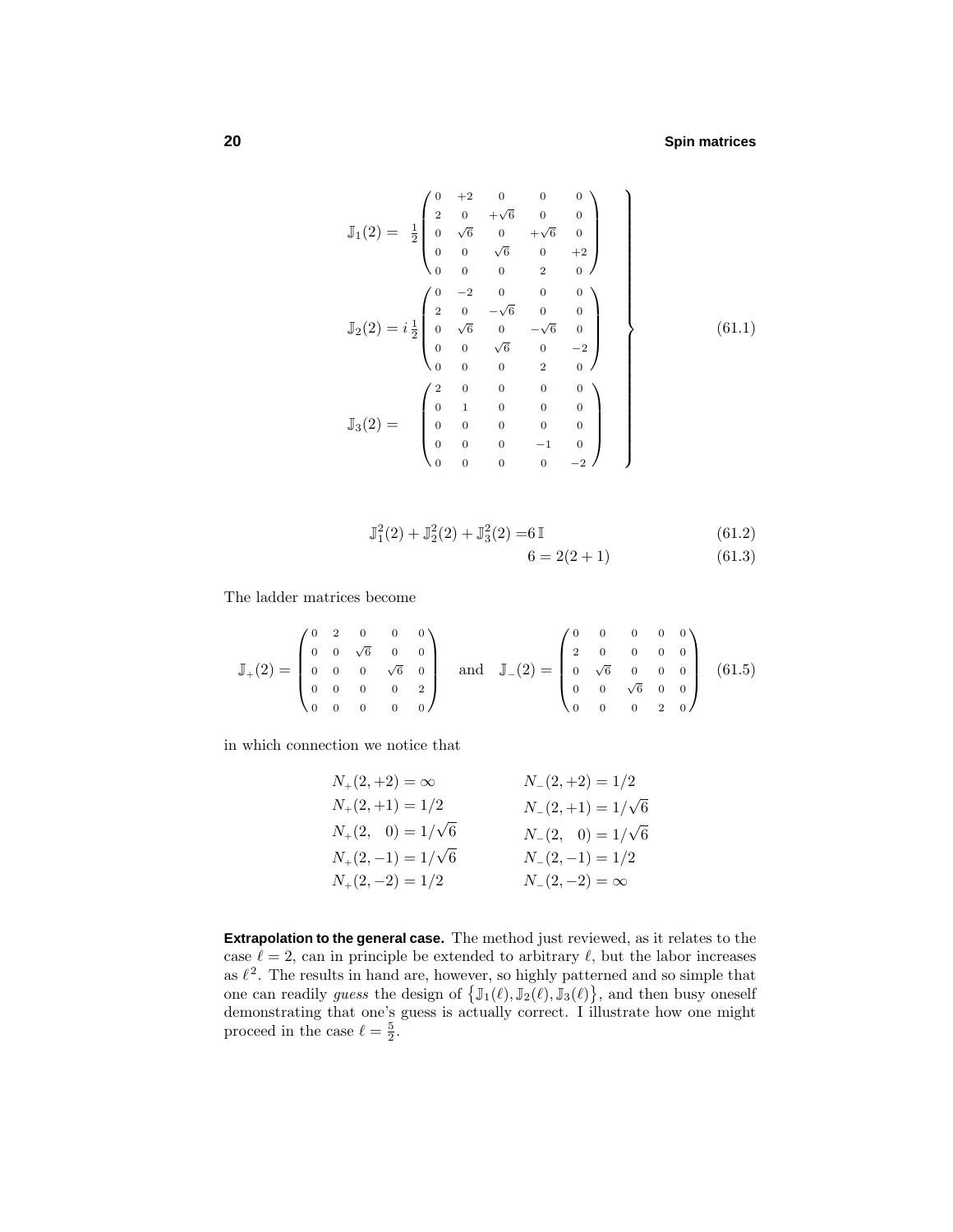# **Arbitrary spin 21**

We expect in any event to have

$$
\mathbb{J}_3\left(\frac{5}{2}\right) = \begin{pmatrix} \frac{5}{2} & & & \\ & & \frac{3}{2} & & \\ & & & -\frac{1}{2} & \\ & & & & -\frac{3}{2} & \\ & & & & & -\frac{5}{2} \end{pmatrix} \tag{62.1}
$$

where (as henceforth) the omitted matrix elements are 0's. And we guess that  $\mathbb{J}_{1}(\frac{5}{2})$  and  $\mathbb{J}_{2}(\frac{5}{2})$  are of the designs

$$
\mathbb{J}_1(\frac{5}{2}) = \frac{1}{2} \begin{pmatrix} 0 & +a & & & & \\ a & 0 & +b & & & \\ & b & 0 & +c & & \\ & & c & 0 & +d & \\ & & & d & 0 & +e \\ & & & & e & 0 \end{pmatrix}
$$

$$
\mathbb{J}_2(\frac{5}{2}) = i\frac{1}{2} \begin{pmatrix} 0 & -a & & & & \\ a & 0 & -b & & & \\ & b & 0 & -c & & \\ & & & c & 0 & -d & \\ & & & & d & 0 & -e \\ & & & & e & 0 \end{pmatrix}
$$

To achieve  $\mathbb{J}_1 \mathbb{J}_2 - \mathbb{J}_2 \mathbb{J}_1 = i \, \mathbb{J}_3$  we ask  $Mathematica$  to solve the equations

$$
\frac{1}{2}(a^2) = +\frac{5}{2}
$$
\n
$$
\frac{1}{2}(b^2 - a^2) = +\frac{3}{2}
$$
\n
$$
\frac{1}{2}(c^2 - b^2) = +\frac{1}{2}
$$
\n
$$
\frac{1}{2}(d^2 - c^2) = -\frac{1}{2}
$$
\n
$$
\frac{1}{2}(e^2 - d^2) = -\frac{3}{2}
$$
\n
$$
\frac{1}{2}(-e^2) = -\frac{5}{2}
$$

and are informed that

$$
a = \pm \sqrt{5}
$$

$$
b = \pm \sqrt{8}
$$

$$
c = \pm \sqrt{9}
$$

$$
d = \pm \sqrt{8}
$$

$$
e = \pm \sqrt{5}
$$

where the signs are independently specifiable. Take all signs to be positive (any of the  $2^5 - 1 = 31$  alternative sign assignments would, however, work just as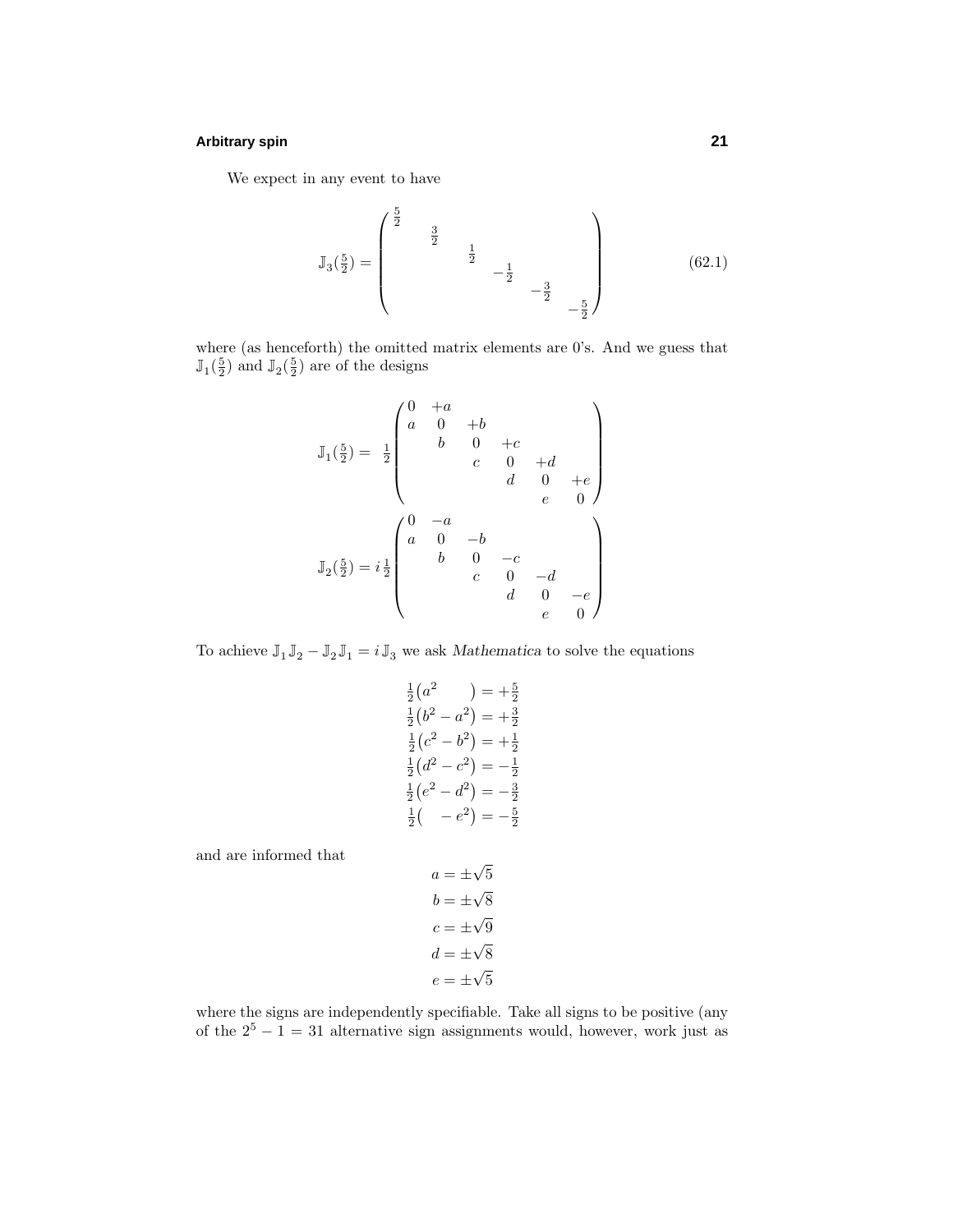well) and obtain

$$
\mathbb{J}_{1}(\frac{5}{2}) = \frac{1}{2} \begin{pmatrix} 0 & +\sqrt{5} & & & & & \\ \sqrt{5} & 0 & +\sqrt{8} & & & & \\ & \sqrt{8} & 0 & +\sqrt{8} & & & \\ & & \sqrt{9} & 0 & +\sqrt{8} & & \\ & & & \sqrt{8} & 0 & +\sqrt{5} & \\ & & & & \sqrt{5} & 0 & \\ & & & & \sqrt{5} & 0 & \\ & & & & \sqrt{8} & 0 & -\sqrt{9} & \\ & & & & & \sqrt{8} & 0 & -\sqrt{8} & \\ & & & & & \sqrt{8} & 0 & -\sqrt{5} & \\ & & & & & \sqrt{8} & 0 & -\sqrt{5} & \\ & & & & & \sqrt{5} & 0 & \end{pmatrix}
$$
(62.2)

The commutation relations check out, and we have

$$
\mathbb{J}_{1}^{2}(\frac{5}{2}) + \mathbb{J}_{2}^{2}(\frac{5}{2}) + \mathbb{J}_{3}^{2}(\frac{5}{2}) = \frac{35}{4} \mathbb{I}
$$

$$
\frac{35}{4} = \frac{5}{2}(\frac{5}{2} + 1)
$$

We observe that

$$
N_{+}(\frac{5}{2}, +\frac{5}{2}) = \infty
$$
  
\n
$$
N_{+}(\frac{5}{2}, +\frac{3}{2}) = 1/\sqrt{5}
$$
  
\n
$$
N_{+}(\frac{5}{2}, +\frac{3}{2}) = 1/\sqrt{5}
$$
  
\n
$$
N_{+}(\frac{5}{2}, +\frac{1}{2}) = 1/\sqrt{8}
$$
  
\n
$$
N_{+}(\frac{5}{2}, -\frac{1}{2}) = 1/\sqrt{9}
$$
  
\n
$$
N_{+}(\frac{5}{2}, -\frac{3}{2}) = 1/\sqrt{9}
$$
  
\n
$$
N_{+}(\frac{5}{2}, -\frac{3}{2}) = 1/\sqrt{8}
$$
  
\n
$$
N_{+}(\frac{5}{2}, -\frac{3}{2}) = 1/\sqrt{5}
$$
  
\n
$$
N_{+}(\frac{5}{2}, -\frac{3}{2}) = 1/\sqrt{5}
$$
  
\n
$$
N_{+}(\frac{5}{2}, -\frac{3}{2}) = 1/\sqrt{5}
$$
  
\n
$$
N_{+}(\frac{5}{2}, -\frac{3}{2}) = 1/\sqrt{5}
$$
  
\n
$$
N_{+}(\frac{5}{2}, -\frac{5}{2}) = \infty
$$

In the *general* case we would  $(i)$  compute the numbers

$$
1/N_{+}(\ell, m) : m = -\ell, \dots, +(\ell - 1)
$$
 (63)

 $(ii)$  insert them into off-diagonal positions in the now obvious way to construct  $\mathbb{J}_{1}(\ell)$  and  $\mathbb{J}_{2}(\ell),$   $(iii)$  adjoin

$$
\mathbb{J}_3 = \begin{pmatrix} \ell & (\ell - 1) & & & \\ & (\ell - 1) & & \\ & & \ddots & \\ & & & -(\ell - 1) & \\ & & & -\ell \end{pmatrix}
$$
 (64)

and be done.

**Concluding remarks.** We find ourselves—now that the dust has settled—doing pretty much what Schiff advocates on his (notationally dense) pages 200–203.